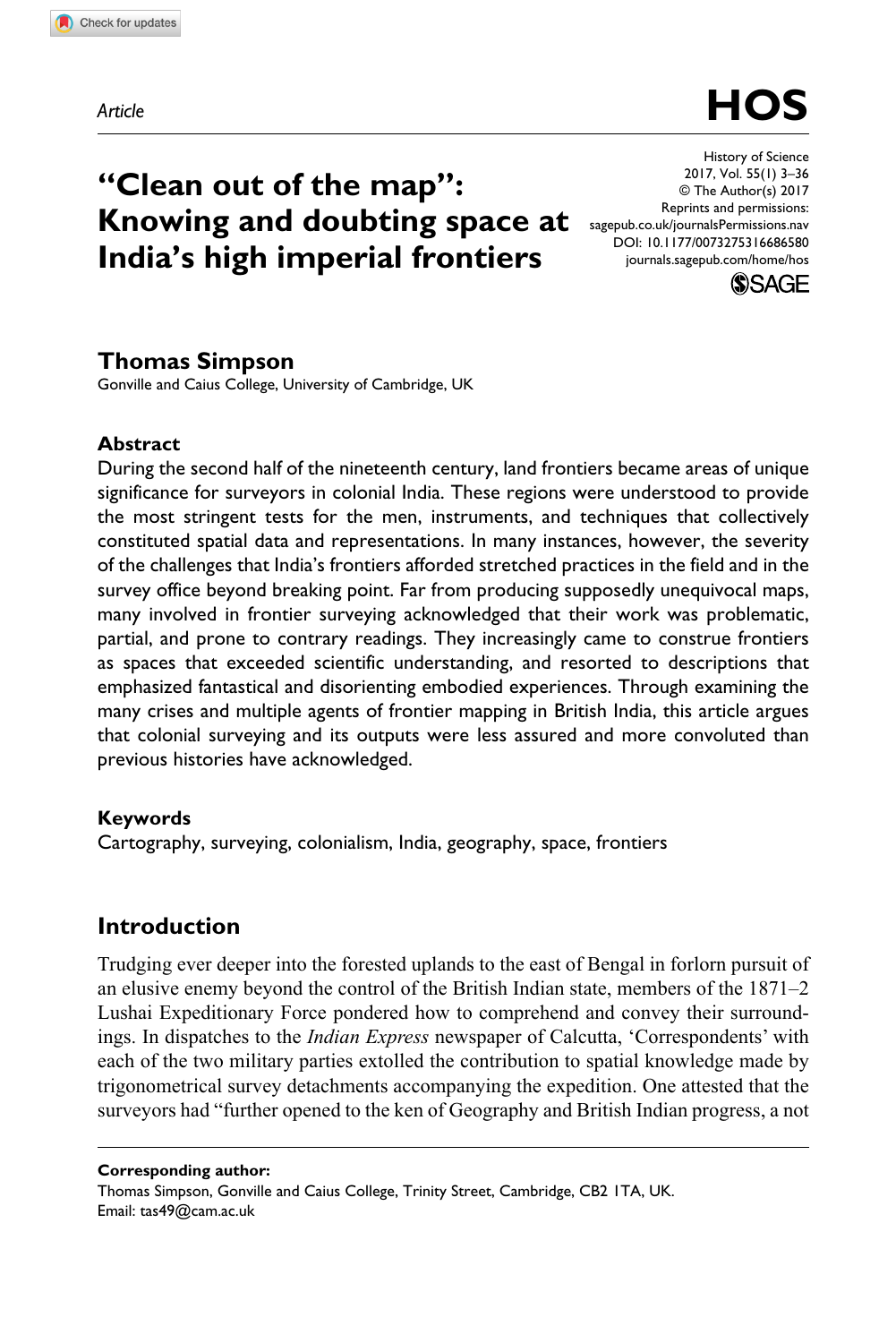small region deemed an entangled and impenetrable jungle."1 Some dispatches drew on the surveyors' work in specifying latitude and longitude at the time of writing to the nearest second. Others supposed that previously published maps would be available to at least some readers, with one advising those "who [possess] the 'Reconnaissance of the Lushai country,' Surveyor-General's office, 1870" to locate a topographic feature mentioned in the narrative "in the letter O in the title of the map, the words LUSHAI COUNTRY."<sup>2</sup> But as the party traveled further from colonial territory and ennui set in in the face of fleeing communities and unfulfilled objectives, the spatial imaginary described to the readers of the *Indian Express* took on new qualities. Maps were invoked less frequently; the reader was instead called upon to reference a different repertoire of images, including "Gustave Dore's Flood in his illustrations of the Bible," a romanticist rendering intended to evoke the extraordinary climatic conditions and perceptions of existential threat in these frontier environs: "[it] seemed as if we had but the *mauvais quart d'heure* between us and death."3 Darkly comic references with more than a hint of self-lampooning also began to jostle with references to longitude and latitude in the effort to make sense of the expedition's environs for those back in urban Bengal.

It is a melancholy thing when one progresses, as it were, beyond all human ken – out of the sphere of sympathy; a Latitudinarian in fact. Yet so it is; we have arrived at No Man's Land, and Laputa or Brobdingnag may at any time burst upon our view… I go to bed, in fact, every night, expecting in the morning to be greeted by the Great Panjandrum with the button on top, who shall announce our arrival in China. Eastward Ho! is the name of our novel adventure. By the last accurate accounts General Bourchier has marched clean out of the map, a military blunder which the Quarter Master General's Department will find it hard to pardon.<sup>4</sup>

This dense intermingling of allusions to and puns on Christian theology, the novels of Jonathan Swift and Charles Kingsley, Samuel Foote's satire, and colonial military-institutional politics poked fun at the limitations of existing map-images of the region and the fetishization of accuracy. It conjured up a space defined by unreality, rendered more comprehensible by assimilation into fictional worlds than by earthly coordinates.

This version of the Lushai Hills was a "fabulous geography."5 It should be understood as a product of what Johannes Fabian has described as agents of empire being "out of their minds," unable and unwilling to purify their accounts of irrational, anarchic qualities.<sup>6</sup> It

2. "From our Correspondent with the Left Column," *Indian Observer*, undated: SHL, 811-II-29, f.30.

- 4. "From our Correspondent with the Right Column," *Indian Observer*, 16 February 1872, undated: SHL, 811-II-29, f.29.
- 5. Sumathi Ramaswamy, *The Lost Land of Lemuria: Fabulous Geographies, Catastrophic Histories* (Berkeley, CA: University of California Press, 2004).
- 6. Johannes Fabian, *Out of Our Minds: Reason and Madness in the Exploration of Central Africa* (Berkeley: University of California Press, 2000); the concept of purification in modern knowledge production is discussed in Bruno Latour, *We Have Never Been Modern*, trans. by Catherine Porter (Cambridge, MA: Harvard University Press, 1993).

 <sup>1.</sup> "The Looshai Campaign, Right Wing," *Indian Observer*, undated: Senate House Library, London (hereafter "SHL"), 811-II-29, f.56.

 <sup>3.</sup> "From our Correspondent with the Right Column," *Indian Observer*, 22 December 1871, 6 January 1872: SHL 811-II-29, f.3.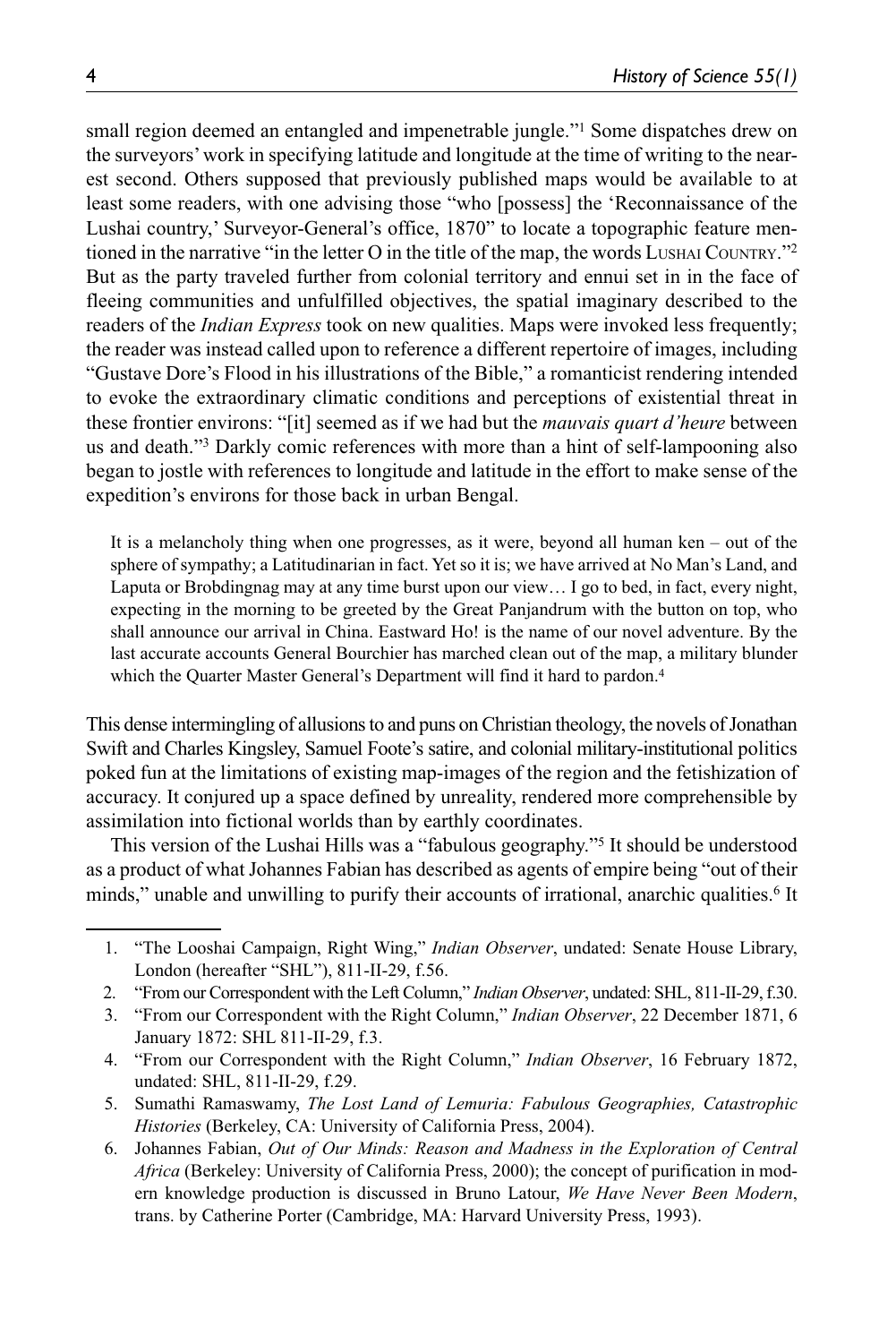directly contradicts the notion that high imperial surveyors and their multiple audiences imagined space as an idealized map, there to be dominated, with "nothing hidden or convoluted, no shadows, no 'double entendre'."7 As surveying extended further into colonial India's frontiers in the later nineteenth century, British spatial imaginaries became not less but more convoluted, shadowy, and riven with double entendres. Maps, written narratives, and sketches often contained signs of equivocality. The sometimes multiple or indeterminate authors of these representations failed or did not seek to eradicate their particular labors in constituting them. In addition, those involved in the production and reception of spatial artifacts increasingly called them into question, suggesting they could not truly or comprehensively convey the spaces to which they pertained.

Frontier regions to the west and north of Sind and Punjab and bounding Assam's Brahmaputra Valley were arenas of increased action and significance for agents of empire in the second half of the nineteenth century. This was especially the case for those concerned with understanding and representing space. Beneath local specificities, three broad junctures of frontier surveying can be discerned. Sporadic military ventures into the ill-defined fringes of British power during wars and annexations from the 1820s to the 1840s involved hastily undertaken route surveys – measurements of distance and bearing between places with occasional calculations of location by astronomical sightings. British and Indian agents continued to execute route surveys for various purposes long afterwards, and during the 1850s surveyors began to 'fix' topographical features in frontier regions by trigonometrical observations – the calculation of angles and distances in series of connected optical observations starting from physically measured 'baselines'. As colonial state interference increased from the later 1860s, the era of distant sightings gradually gave way to the increasing presence of trigonometrical survey detachments among frontier uplands and deserts. One significant manifestation of this trend was the Survey of India's advent of a 'Superintendent of Frontier Surveys', institutionalizing a unified conception of the British Indian frontier stretching from the deserts abutting Persia in the west to the forested highlands of Upper Burma in the east via the high Himalaya. This article focuses on the latter two periods covering the second half of the nineteenth century, when trigonometrical surveying of British India's frontier regions came to the fore.

Surveyors and 'men of science' in colony and metropole widely deemed comprehending the mountains, deserts, and river courses that lay tantalizingly beyond the limits of governed British India to be one of the defining goals of imperial institutions and techniques of knowing space. This article shows how these areas were not only considered hinterlands of nearly unparalleled opportunity, but also appeared to present challenges that struck at the heart of established means of fixing and rendering space. For many involved in gathering spatial knowledge, it was precisely these difficulties that valorized their efforts. British India's frontiers served a vital role in countering increasingly common insinuations

 <sup>7.</sup> Bruno Latour (referring to paper maps), cited approvingly in Matthew H. Edney, "Bringing India to Hand: Mapping an Empire, Denying Space," in Felicity Nussbaum (ed.) *The Global Eighteenth Century* (Baltimore: Johns Hopkins University Press, 2003), pp.65–78, 71. Edney develops this point to contend that maps "allowed Europeans to conceptualise the world and to think that they could dominate the world itself" (p.78).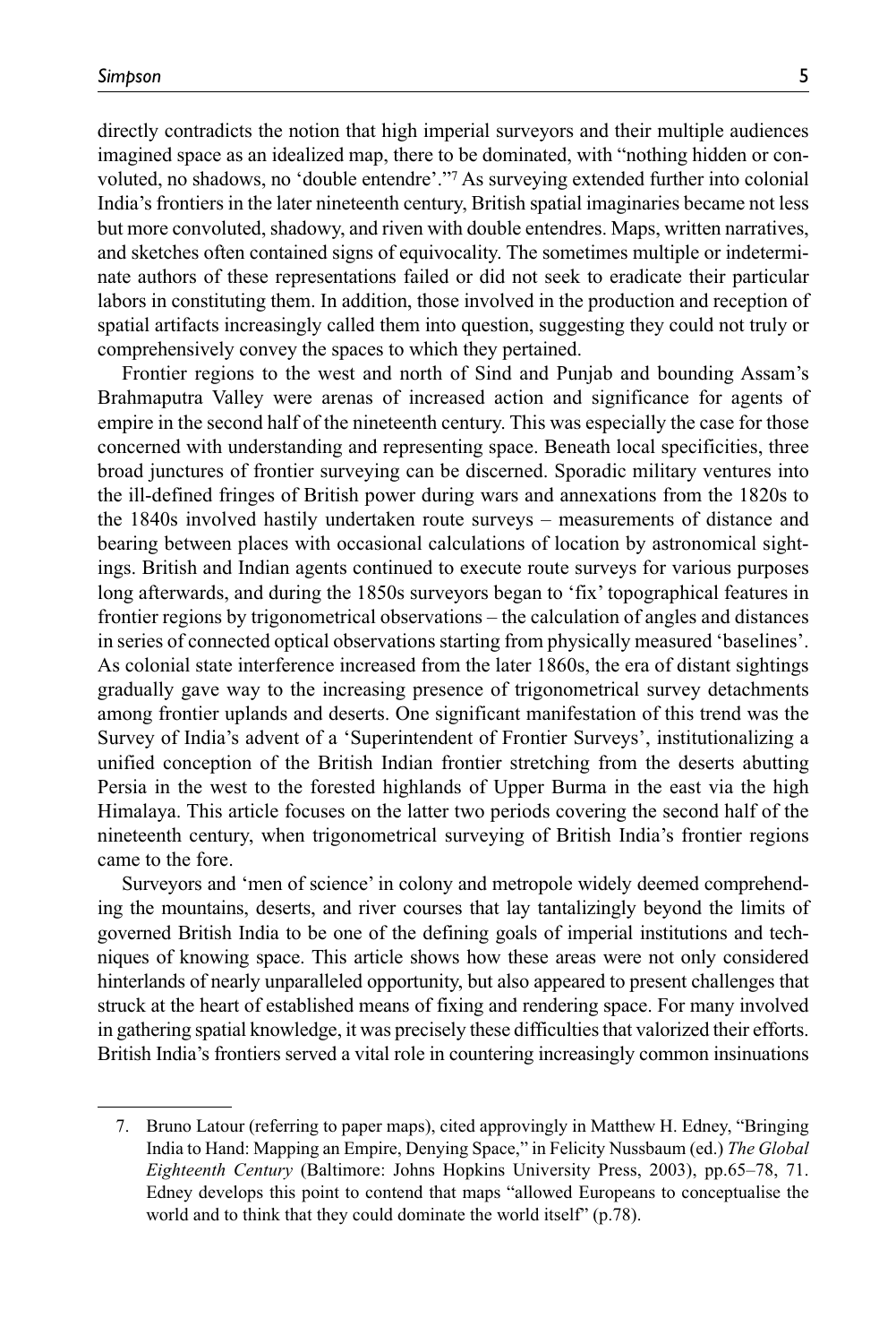in the later nineteenth century that knowing space involved little more than the application of a standardized set of procedures, and that the era of heroic battling against nature had closed. Explorers and surveyors engaged at frontiers accordingly made sure to foreground their difficulties in a host of official, scientific, and popular accounts. However, the tensions between self-erasure and self-promotion were not always sustainable, nor were the struggles of knowing frontier space merely canny rhetorical ploys.

The claims set out above and explored throughout the article engage the concern of a number of theorists and historians of cartography in recent years to focus on the operative impact of maps and other spatial representations. One of the most fecund aspects of this strand of scholarship is the insistence that we should not assume that particular spatial representations were understood and used in homogeneous, stable ways. As one theoretical intervention puts it, "maps do not emerge in the same way for all individuals."8 Moving away from J. B. Harley's notion of maps as texts, which exaggerated the power of mapimages to create uniform realities, toward maps as elements within broader assemblages that are performed in various ways, leads to a focus on distribution and use.9 This shift implies – as in equivalent moves in literary theory and intellectual history<sup>10</sup> – heightened attention to diversity and skepticism toward the notion that a single representation or representative mode can have a uniform effect. In Michel de Certeau's words, "a '*polytheism*' *of scattered practices* survives, dominated but not erased by the triumphal success of one of their number."11 This article draws out fragmented evidence of frontier map usage, showing that agents of imperial surveying widely understood map-images and narratives of frontier spaces to be fragile communicative devices prone to unstable reception.

This article also contends that spatial representations were not only disrupted by processes of collation, production, and reception beyond 'the field', but were equivocal all the way back to initial acts of information gathering. Knowledge of frontier spaces was composed of processes in which "the actors were trembling."12 Moreover, these actors

 <sup>8.</sup> Rob Kitchin, Chris Perkins, and Martin Dodge, "Thinking about Maps," in Martin Dodge, Rob Kitchin, and C. R. Perkins (eds.) *Rethinking Maps* (Abingdon: Routledge, 2009), pp.1–25, 16.

 <sup>9.</sup> J. B. Harley popularized the notion of 'maps as texts'; see especially J. B. Harley, "Texts and Contexts in the Interpretation of Early Maps," in J. B. Harley, *The New Nature of Maps: Essays in the History of Cartography*, ed. Paul Laxton (Baltimore: Johns Hopkins University Press, 2001), pp.33–49. For critiques of this position, many reflecting the shift to 'maps as performances', see the essays in *Cartographica* 50(1) (2015).

<sup>10.</sup> Among the most important works in this vein are: Hans Robert Jauss, *Toward an Aesthetics of Reception*, trans. by Timothy Bahti (Minneapolis: University of Minnesota Press, 1982); Roger Chartier, *The Order of Books: Readers, Authors, and Libraries in Europe between the Fourteenth and Eighteenth Centuries*, trans. by Lydia G. Cochrane (London: Polity, 1994); Michel de Certeau, *The Practice of Everyday Life*, trans. by Steven Rendall (Berkeley: University of California, 1984).

<sup>11.</sup> De Certeau, *Practice of Everyday Life* (note 10), p.48, emphasis in original.

<sup>12.</sup> Latour, *We Have Never Been Modern*, p.126 (note 6). Latour refers here to precarious activities that are subsequently "purified" and constituted as aspects of "formidable" totalities: "capitalism, imperialism, science, technology, domination." In this article, I show that colonial surveyors acknowledged and ensured that purification remained limited in the case of frontier mapping.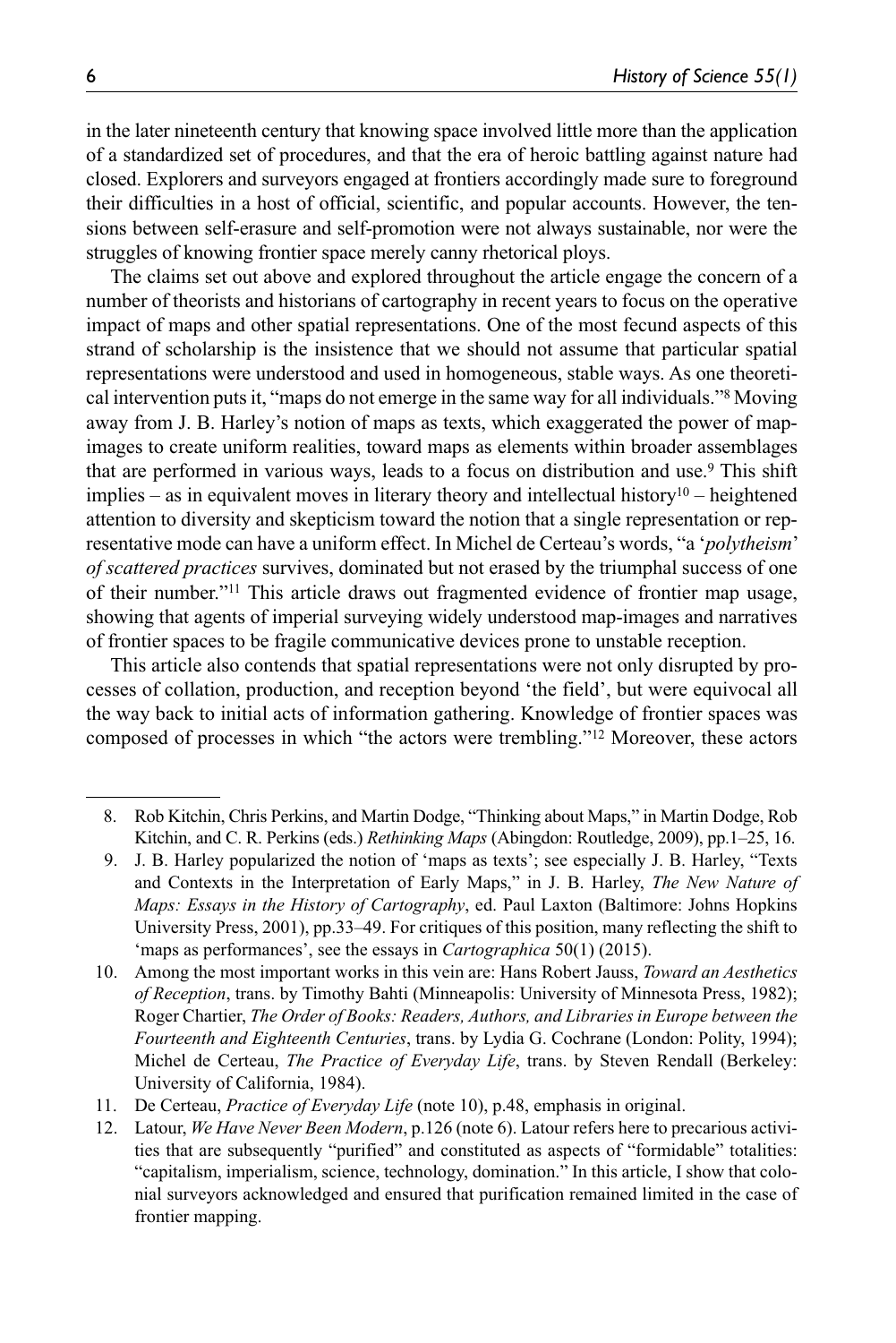tended to emphasize that they were not only trembling (literally in some cases), but also laughing and being laughed at, stumbling, and dying. Admissions of fallibility were not merely about meeting popular demand for tales of danger; they appeared with surprising consistency across written and visual genres, forming part of private correspondence within the survey establishment as well as mass-market accounts. These crises also had epistemological effects that were not necessarily overcome through the use of 'reason' or in 'centers of calculation'.13 Surveyors did not assume the existence of an authoritative epistemological domain sealed from a shifting array of challenges to stable knowledge experienced 'in the field'. The persistent presence of particular circumstances in published representations of frontier India suggests that the "tension between the local view and the broader overview" identified by D. Graham Burnett and others in Britain's American colonies was a widespread and long-lasting element of spatial knowledge production in the British Empire.<sup>14</sup>

The article both develops and departs from Matthew Edney's much-cited assessment of cartography in India during the earlier colonial period.15 It takes a lead from Edney's concept of 'cartographic anarchy', which brilliantly describes the chaos and heterogeneity of survey work on the ground in British India.16 However, it dissents from his notion that surveyors and mapmakers 'cloaked' these circumstances to a degree that enabled them to believe that "the cartographic archive and its constituent surveys was indeed a perfect geographical panopticon."17 The agents examined in this article did not consider maps or any other representative form in such strident terms. They instead diagnosed, bemoaned, and theorized those 'anarchic' processes that Edney claims to have himself exhumed from a deep grave of colonial erasure and elision. Colonial surveyors were reflexive and anxious about spatial knowledge in multiple and shifting ways over the later nineteenth century, engaging just as much as recent scholars in critical assessments of cartography.

<sup>13.</sup> On the use of 'reason' in imperial mapping in India, see Matthew H. Edney, *Mapping an Empire: The Geographical Construction of British India, 1765–1843* (Chicago, IL: University of Chicago Press, 1997), pp.48–51; on the concept of 'centers of calculation', see Bruno Latour, *Science in Action: How to Follow Scientists and Engineers through Society* (Cambridge, MA: Harvard University Press, 1987), ch.6.

<sup>14.</sup> D. Graham Burnett, *Masters of All They Surveyed: Exploration, Geography, and a British El Dorado* (Chicago, IL and London: University of Chicago Press, 2000), pp.167–70; Daniel W. Clayton, *Islands of Truth: The Imperial Fashioning of Vancouver Island* (Vancouver: UBC Press, 1999), p.232.

<sup>15.</sup> Edney, *Mapping an Empire* (note 13); Bernardo Michael also shows the widespread nature of practical difficulties in British surveys in India, but, like Edney, suggests that these challenges were largely occluded in and overcome by the map-image. See Bernardo A. Michael, "Making Territory Visible: The Revenue Surveys of Colonial South Asia," *Imago Mundi* 59, 1 (2007), 78–95, 89–91; Bernardo A. Michael, *Statemaking and Territory in South Asia: Lessons from the Anglo-Gorkha War (1814–1816)* (London: Anthem Press, 2012), ch.6.

<sup>16.</sup> Edney, *Mapping an Empire*, p.29; ch.5 (note 13).

<sup>17.</sup> Edney, *Mapping an Empire*, p.34 (note 13); see also his claim that "[t]he texts and maps did not present truth, nor do the maps constitute panopticons. The British simply believed that they did" (*Mapping an Empire*, p.26).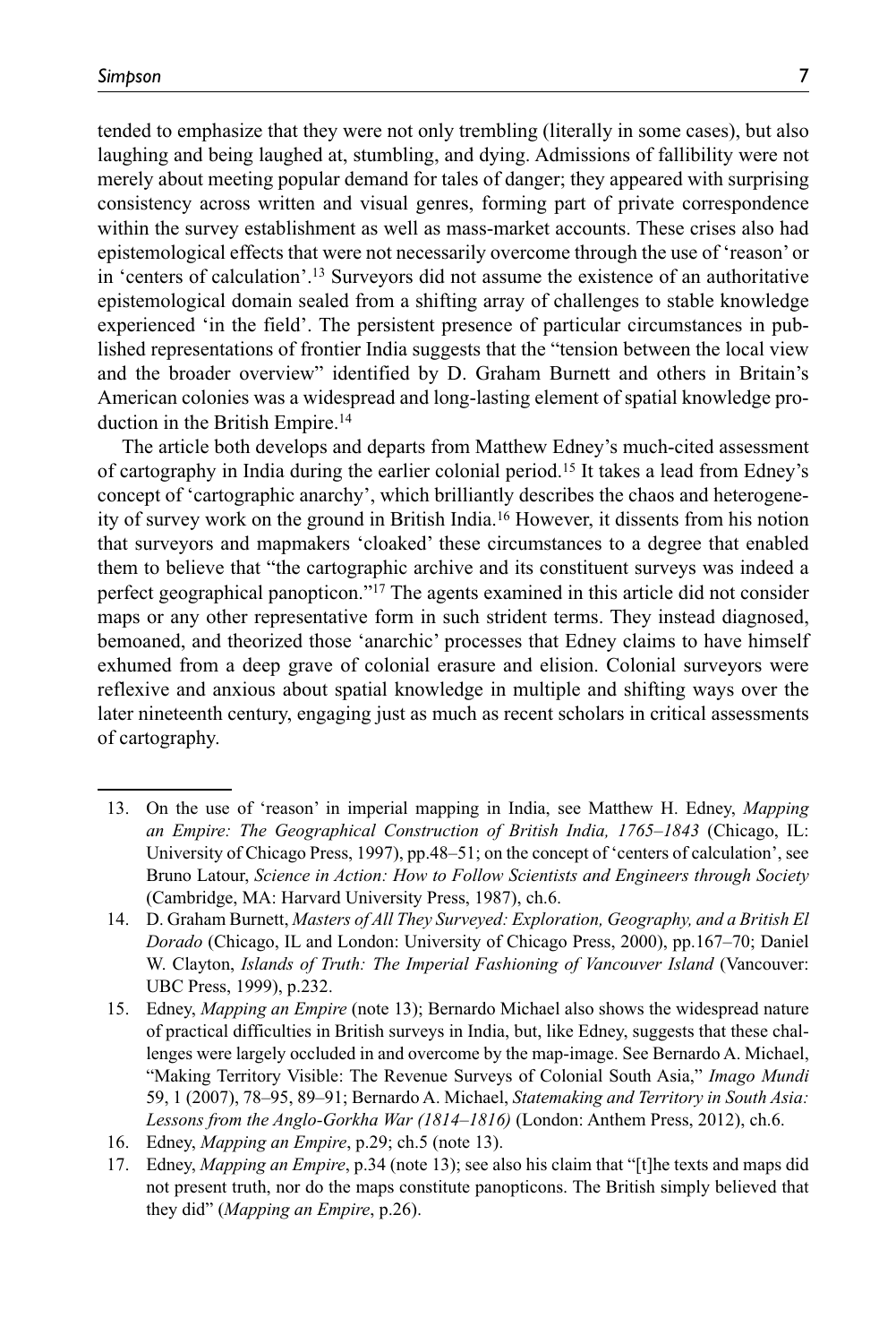The core contentions outlined above develop through the four sections that form the rest of this article. Broadly chronological, each section also addresses distinct elements and junctures within the broad project of knowing the frontier spaces of colonial India. The first closely examines the activities, actors, and instruments that constituted survey data during the mid-nineteenth-century period, when trigonometrical surveyors viewed prominent features of frontiers from a distance. It shows how the challenges of accurate altitude measurement, deemed an essential feature of effective triangulation, led these men not only to undertake a host of much celebrated improvisations, but also, contrastingly, to begin to perceive that even perfectly processed survey data could never represent territory with full accuracy. This, I suggest, was a key moment in which doubts about an irreducible gap in the project of knowing territory started to fester, setting the scene for later shifts in attitudes toward depicting and experiencing space among surveyors at colonial India's frontiers.

Before addressing this later period, the second section focuses on the significance of widespread debates among members of the British Indian survey establishment about frontier maps as material objects. Surveyors and users alike were not fixated solely on ideals of accurate data, but also sharply aware of the challenges of making and distributing useful images of frontier environs. The advent of surveys of these areas from the 1850s was a key driver of technological shifts in map production and dissemination in colonial India. These were processes entailing multiple anxieties as well as apparent triumphs, with the flow of geographical information often far from consistent or welldirected. The third section takes this story of concerns over representation back to the field, looking at the period from the 1860s when surveyors ventured into frontier regions rather than gazing at them from distant vantage points. It shows how surveying frontiers came to assume huge significance for colonial agents, but was simultaneously beset with multiple difficulties that frequently appeared to constitute insurmountable barriers to gathering effective data. These concerns went beyond those of earlier decades, and were acknowledged to seriously compromise spatial information rather than being resolvable through the use of reason or by further survey work.

The final section of the article demonstrates how trends established over previous decades reached a peculiar resolution during the closing decades of the nineteenth century. Impediments to comprehending frontier spaces combined with cultures of romanticism, mysticism, and anti-empiricism to undergird widely held ideas among surveyors and 'men of science' that these regions were somehow elusive, maintaining a margin of unknowability beyond even the calculations of trigonometrical surveying and the planar projections of map-images. Many agents of empire came to understand these regions in ways that foregrounded the bodily over the cerebral, the immersed experience over the removed gaze, and the playful over the serious.18 They operated within and contributed

<sup>18.</sup> Martin Dodge and Chris Perkins note the "seriousness" with which scholars associated with the New History of Cartography, especially J. B. Harley, treat maps. They suggest an alternative focus on "the playful exercise of mapping in banal everyday contexts" and "the ludic possibilities of mapping." Martin Dodge and Chris Perkins, "Reflecting on J.B. Harley's Influence and What He Missed in 'Deconstructing the Map'," *Cartographica* 50 (2015): 37–40, 38.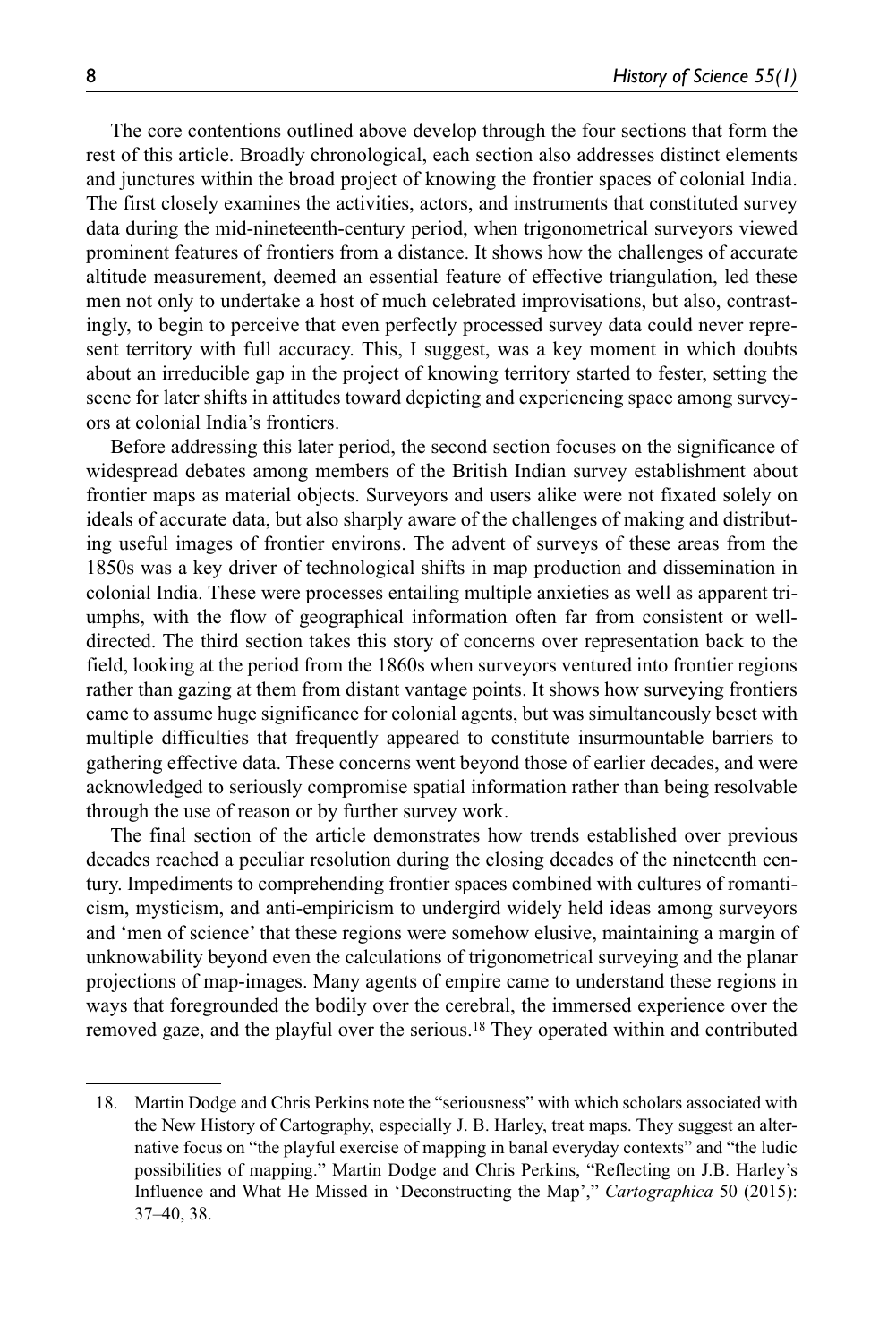to spatial imaginaries that involved heterogeneous modes of understanding and communicating, and which doubted the value of 'scientific' surveying even as they undertook it. Crucially, unlike conceptions among colonial agents of the earlier nineteenth century that 'jungle' and upland areas were regions of disorder but also of potential reform, India's high imperial frontier deserts and mountains came to be understood as permanently resistant to 'improvement'.

Developing this contention of the distinctive nature of late nineteenth-century surveyors and explorers' understandings of frontier space, the article concludes by suggesting that knowing frontiers took on forms that incorporated but ultimately exceeded welldeveloped notions of 'the sublime'. These forms of knowledge, I suggest, can usefully be understood alongside Martin Heidegger's conception of the "world-picture."19 Recent scholars of imperial representation have employed this theory, but have not made use of its core tension. Timothy Mitchell and Derek Gregory, for instance, claim that European empires "enframed" their colonized territories and communities as "objects to be viewed," separated absolutely from the viewing subject of the colonizer.20 They overlook Heidegger's contention that the "unlimited power for the calculating, planning and moulding of all things" in the "modern age" produces a sort of surplus – what Heidegger terms "the gigantic" – which "becomes … incalculable."21 Many of the late nineteenthcentury actors engaged in producing knowledge of India's frontiers construed them in ways akin to Heidegger's "gigantic": shadowy arenas "withdrawn from representation" in which to challenge and to lose oneself at a time when technologies of triangulation had apparently fixed the imperial subcontinent.22

## **"Impossible to level": frontiers and the problem of altitude in the 1850s**

According to those who planned and executed it, the run of triangles extending during the 1850s from a coastal baseline at Karachi to the Attock River at the northern limits of recently annexed Punjab was fully deserving of the appellation 'Great', which was applied to only a select few trigonometrical series. From the outset, however, the Great Indus Series was riddled with difficulties that had palpable effects on its final form. In his initial instructions to the lead surveyor, surveyor-general Andrew Waugh classified the undertaking as "essentially a frontier series," and accordingly told him to route the survey "as near the boundary as political circumstances will admit or physical circumstances render desirable." Waugh's reiteration of this point – "keep as near the western frontier as practicable" – amounted to little in the field, where it transpired that the "political" and "physical circumstances" of the frontier mitigated against surveying there. Broken

<sup>19.</sup> Martin Heidegger, "The Age of the World Picture," in *The Question Concerning Technology and Other Essays*, trans. by William Lovitt (New York: Harper, 1977), pp.115–54.

<sup>20.</sup> Derek Gregory, *Geographical Imaginations* (Oxford: Blackwell, 1994), ch.1; Timothy Mitchell, "The World As Exhibition," *Comparative Studies in Society and History* 31 (1989): 217–36.

<sup>21.</sup> Heidegger, "The Age of the World Picture," pp.134–6 (note 19).

<sup>22.</sup> Heidegger, "The Age of the World Picture," p.136 (note 19).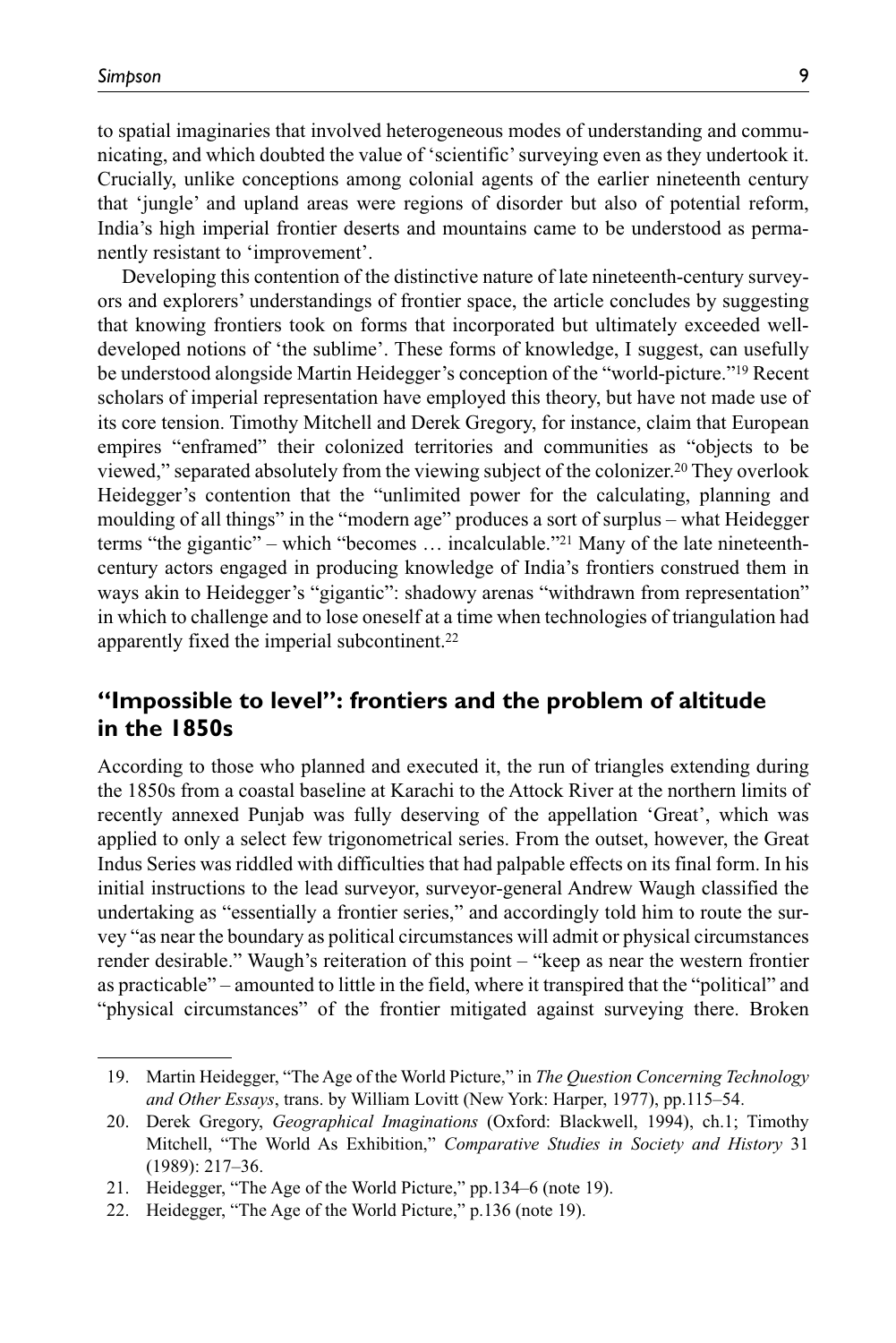terrain and lurid tales of violent tribesmen pushed the line of survey further east, into colonial territory. The lead surveyor of the southern portion of the series in the first season he took the field issued a host of complaints: the difficulty of ascending hills; the lack of water; severe storms and torrential rain; freezing temperatures; dilapidated observation towers; and inadequate *puckal*s (water carriers). An attack by local inhabitants on a trigonometrical station, which destroyed one heliotrope and damaged another, capped this succession of problems, prompting the lead surveyor to state plainly that "the series should never have approached so near the frontier." He abandoned the originally agreed route along the hills that formed the designated boundary of colonial sovereignty in Sind, shifting the series further east – and thereby further from its original designation as a frontier series.23

Relocating the Great Indus Series from the frontier hills to the governed plains may have reduced the anxieties related to "political circumstances," but the terrain generated a new array of concerns. Substantially adapted instruments and surveying methods were put to work to surmount these challenges, with varied perceived success. Their shortcomings were not limited to the realm of temporary aberrations, but were understood by key survey personnel to have profound epistemological implications regarding the limits of 'accurate' mapping. Along with the difficulties of limited resources, competing calls on survey parties' time and personnel, and damaged equipment that were part and parcel of what Edney has usefully termed the "cartographic anarchy" of trigonometrical surveying throughout colonial India, $24$  the length of the Great Indus Series and the environs through which it was routed generated specific concerns. The components of "cartographic anarchy" could in theory be overcome – instruments repaired, resources allocated, terrain covered at a later stage. But as Great Trigonometrical Survey (GTS) parties made their way across the plains of western Punjab and narrated their difficulties, senior surveyors came to perceive an apparently irreducible void between the territory and their representation of it. This was a moment of realization for those at the apex of the colonial surveying establishment that the map – and even the raw observational data that undergirded map-images – was not, nor could ever aspire to be, the territory.

What precipitated this realization, and why did it happen during the execution of the Great Indus Series rather than in another place, at another time? The surveyors engaged in the field during the mid to late 1850s wrote mostly of quotidian problems and of overcoming them. They repeatedly discussed their apprehension toward using the "great theodolite" (a 34-inch theodolite manufactured by Troughton & Simms that reached India in  $1830$ ,<sup>25</sup> deemed "too valuable to risk" in case of attack by frontier communities, especially when armed guards were unavailable during the Rebellion of 1857–8. The difficulty of obtaining labor to construct towers from which to make observations in flatter terrain was another recurring theme in their reports. But these were surmountable difficulties, causing postponements and in some instances requiring resurveys with the

<sup>23.</sup> Details and quotations from R. H. Phillimore, *Historical Records of the Survey of India. Volume V. 1844 to 1861: Andrew Waugh* (Dehra Dun: Survey of India, 1968), pp.44–5.

<sup>24.</sup> Edney, *Mapping an Empire*, ch.5 (note 13).

<sup>25.</sup> Phillimore, *Historical Records*, pp.150–1 (note 23).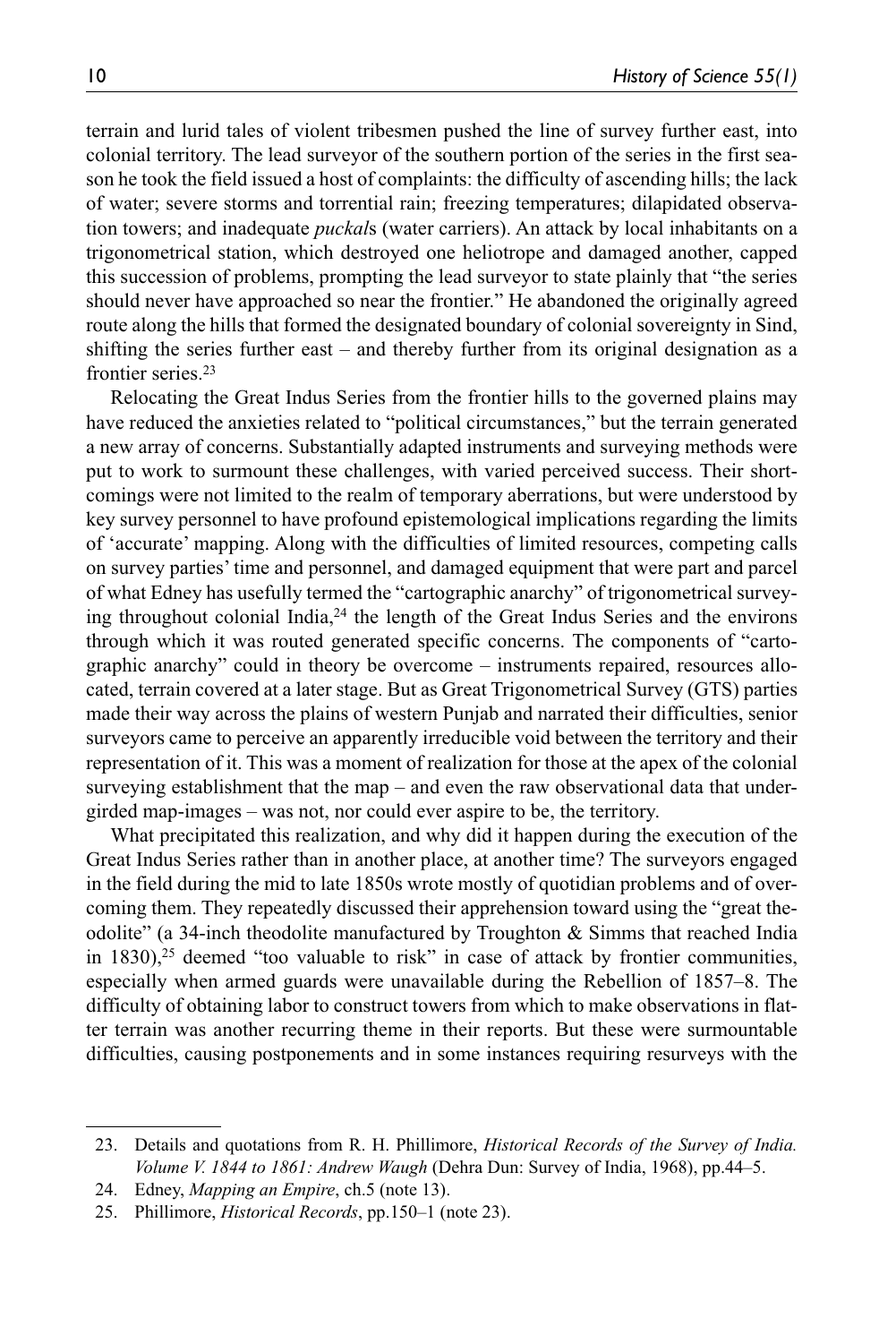larger theodolite, rather than terminally compromising the accuracy of the work.26 A knottier issue emerged in the correspondence between James Thomas Walker, a lead surveyor on the series and later surveyor-general, and Andrew Waugh. The problem concerned 'leveling', the measurement of vertical angles in trigonometrical observations necessary to calculate altitude. Leveling came to Walker's notice as he worked in the flat plains at the western outskirts of Punjab, where the proximity to the ground of the visual 'rays' (lines of sight) that constituted single observations made them prone to distortion in the vertical axis. This phenomenon, generally termed 'refraction', was widely discussed among nineteenth-century surveyors.27 In this instance, however, Walker claimed that it presented difficulties that confounded the leveling technique of taking vertical angles by theodolite employed on triangulated surveys throughout India. For Waugh, meanwhile, the Great Indus Series was prominent among an array of considerations that seemed to necessitate new leveling techniques. The error figure in the altitude calculated by connected trigonometrical series that ran from sea level at Hooghly heights in Bengal to sea level at Karachi was, Waugh complained, "not sufficiently in keeping with the wonderful precision attainable in all the other results of the survey."<sup>28</sup> The ongoing extension of the Great Indus Series deep into the continental interior sharpened Waugh's concern. It was, he said, "a matter of great interest to bring up an accurate datum from the sea to the Himalayas, in connexion with the determination of the heights of those stupendous pinnacles of the earth."29 Frontier and transfrontier peaks loomed large in the surveyor-general's imagination as the ultimate challenge for the determination of altitude by his men and instruments, acting as a key impulse to the development of new ways of leveling.

The adapted leveling techniques, using spirit levels in place of problematic theodolite observations, emerged through the interplay of a vast array of elements. Waugh's numerous instructions and his ongoing analysis of the results of Walker's team while they remained in the field constituted attempts at direction from the survey's headquarters in distant Dehra Dun. But the experimentations of Walker and his retinue in the shadow of frontier uplands at the outskirts of Punjab diluted and sometimes directly contradicted these centralizing efforts. Walker assembled a leveling party comprised of heterogeneous elements, newly recruiting Indian surveyors and assistants. He employed one of these surveyors, Ramchand, on the basis of previous experience with the German explorer Adolf Schlagintweit in Central Asia,<sup>30</sup> seemingly overlooking the low regard in which survey officials held the ventures of Schlagintweit and his two brothers.<sup>31</sup> Instruments

<sup>26.</sup> Phillimore, *Historical Records*, pp.46–9 (note 23).

<sup>27.</sup> Kathryn Yusoff, "Climates of Sight: Mistaken Visibilities, Mirages and 'Seeing Beyond' in Antarctica," in Denis Cosgrove and Veronica della Dora (eds.) *High Places: Cultural Geographies of Mountains, Ice and Science* (London: I.B. Tauris, 2009), pp.48–63.

<sup>28.</sup> India Office Records, British Library, London (hereafter "IOR"), X/39/2: A. S. Waugh, *Report on the Survey of India for the Three Years Ending 1858–59* (London: Her Majesty's Stationery Office, 1863), p.6.

<sup>29.</sup> IOR/X/39/2, p.6 (note 28).

<sup>30.</sup> Phillimore, *Historical Records*, pp.76–7 (note 23).

<sup>31.</sup> Phillimore, *Historical Records*, pp.146–7 (note 23).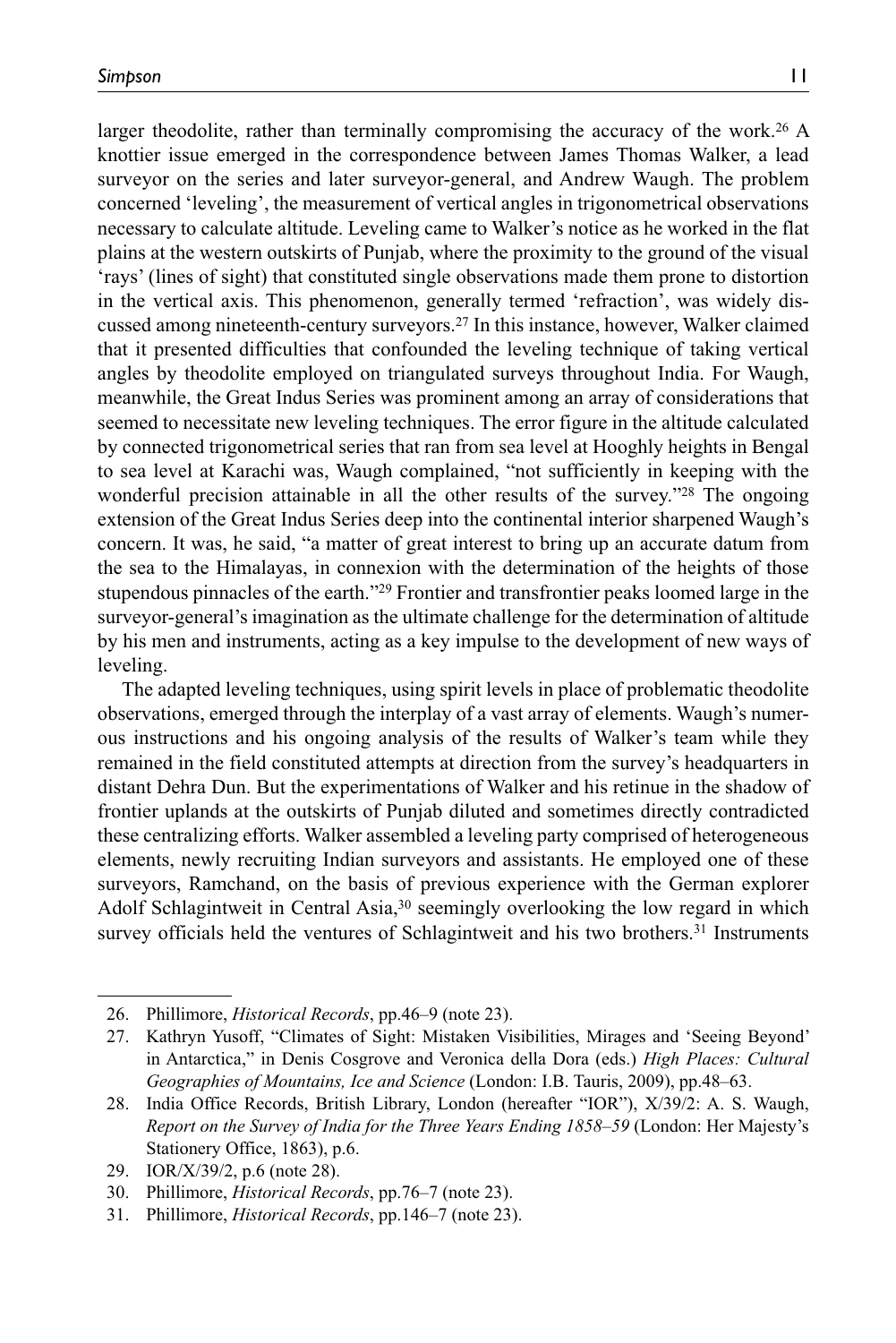came from various sources, including three Troughton and Simms spirit levels cadged from the Punjab Canal Department. 'Precision' measuring devices were lost en route and those that remained required a great deal of tinkering in the field to make them work tolerably.32 Some underwent substantial redesigns, such as the addition of glass cases to levels to protect them from "currents of air."33 Working practices similarly fluctuated, with surveyors and sets of instruments deployed in varying combinations in an attempt to mitigate against, in Waugh's words, errors whose "constant character gave reason for anxiety in regard to their accumulating tendency in a long line of 960 miles."34 The trigonometrical series' length was not the only distance that mattered to the surveyors and their superiors in Dehra Dun. Waugh and Walker extolled the production of new levels based on Walker's drawings, a process of communication and manufacture which successfully bridged the 1,500 miles that intervened between western Punjab and the Great Trigonometrical Survey's Mathematical Instrument Department in Calcutta, tasked with executing modifications.35 Walker also boasted that each leveling observation was exactly equidistant "in the whole distance from the sea to Attock," insinuating that the 'long line' of the Great Indus Series that caused Waugh so much anxiety could be mastered by rigorous sub-division into manageable chunks.36

The stories that Walker and Waugh told sought to valorize the sprawling assemblage of people, correspondence, and instruments that constituted the ever-shifting leveling operation on the Great Indus Series, acclaiming its ability (under their direction) to overcome the tyranny of distance. In both his "Short Account of the Levelling Operations of the Great Trigonometrical Survey" submitted to his superiors in 1860 and in his paper to the Royal Astronomical Society in London four years later, Walker presented the complex conjunctions of men and instruments he put to work as a pioneering triumph.37 To his London audience, he compared his undertakings favorably to the leveling executed between Bristol and the English Channel in 1837 for the British Association for the Advancement of Science under the direction of William Whewell, thereby not-so-humbly insinuating that he and the GTS had bettered a leading man of science and institution in the metropole.38 This element of Walker's renderings of his operations had a long-term

- 33. IOR/X/39/2, p.7 (note 28).
- 34. IOR/X/39/2, p.7 (note 28).
- 35. IOR/X/39/2, p.7 (note 28).
- 36. IOR/X/39/2 (note 28), appendix: J. T. Walker, "Short Account of the Levelling Operations of the Great Trigonometrical Survey of India," 25/09/1860, p.27.
- 37. Walker, "Short Account" (note 36); J. T. Walker, "On the Methods of Determining Heights in the Trigonometrical Survey of India," *Memoirs of the Royal Astronomical Society* 33 (1863–4): 103–14.
- 38. Walker, "Determining Heights," pp.107–8 (note 37); on the British Association's leveling, see W. Whewell, "Account of a Level Line, Measured from the Bristol Channel to the

<sup>32.</sup> For more on this aspect of instrumental practice in the nineteenth century, see Fraser MacDonald and Charles W. J. Withers (eds.), *Geography, Technology and Instruments of Exploration* (Farnham: Ashgate, 2015), especially Richard Dunn, "North by Northwest? Experimental Instruments and Instruments of Experiment," in MacDonald and Withers (eds.) *Geography, Technology and Instruments of Exploration*, pp.57–76; Simon Schaffer, "Easily Cracked: Scientific Instruments in States of Disrepair," *Isis* 102 (2011): 706–17.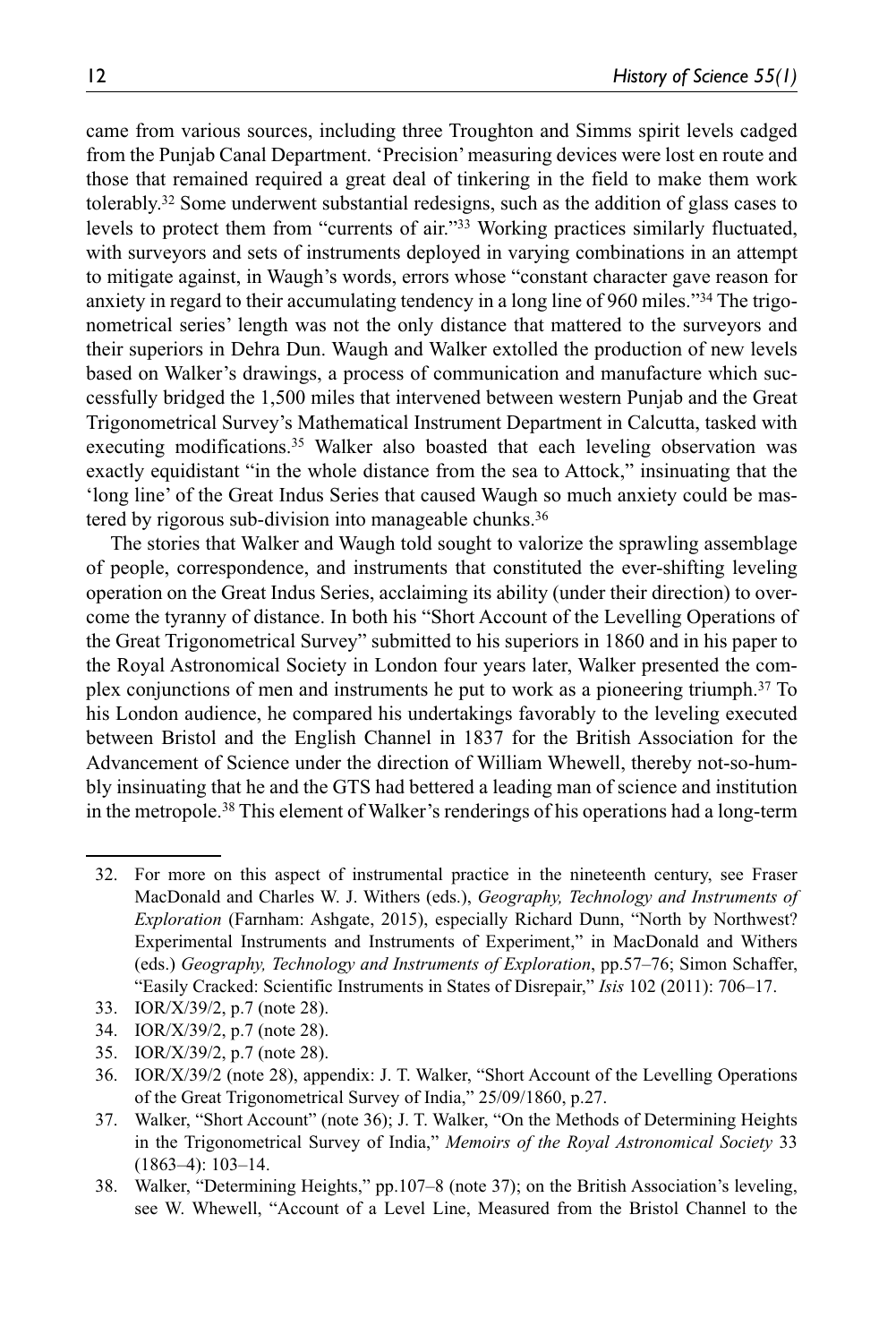impact. In his *Records of the Survey of India* published fifty years after Walker's "Short Account" (and shortly before his own appointment as Surveyor-General of India), Sidney Burrard stated that "in 1858 Indian levelling was started upon correct and scientific lines."39 Burrard's acclamation of Walker's undertaking echoed Waugh's assessment that "the work was most ably and scientifically executed."40

In this supposedly monumental feat of "planning and calculating and adjusting and making secure," it is tempting to detect Heidegger's "World-Picture" in the making.41 Yet Waugh's report and Walker's narratives indicated something quite different as well. Both detailed their immense frustration at an insurmountable gap between survey data and the territory. The newly developed leveling practices meant that "differences between observers were much reduced," but only "in some cases" did Waugh judge them to have been "counteracted." Despite increasingly intricate systems for noting errors and computing corrections, Waugh wrote that "it is, humanly speaking, impossible to level an instrument practically without some residual error."42 Walker, meanwhile, lingered in his paper to the Royal Astronomical Society on the "good deal of uncertainty that exists in reading the [standard] level," owing to optical distortion of the air bubble within the liquid by which readings were taken, "which some observers might guard against more than others." Despite the promises of spirit-leveling to have "no place for personal errors" on the part of individual surveyors, the experience of the operation in the Great Indus Series "lead[s] to the eventual conclusion that these [errors] may be the largest and most serious of all."<sup>43</sup> Moreover, Walker avowed, these "discordances" between individual observers appeared to have been "continuous" in stable conditions "of bright sunshine and calm, such as is of frequent occurrence in tropical countries."44 This admission acted contrary to his earlier effort to raise the colony above the metropole, suggesting instead that climate terminally disadvantaged the subcontinent relative to the British Isles.

Waugh and Walker's accounts exhibit profound ambivalence to the capacities of surveying. While aggrandizing the amalgamations of men, missives, and machines that constituted the GTS's spatial knowledge as it extended to touch upon the mountain fringes of the subcontinent (and taking extra care to foreground their own roles in these processes), they also dwelt on the seepage of subjective perceptions into survey data, despite their intricate efforts to stem the flow. They acknowledged that this practical shortcoming had effects well beyond 'the field'. It could not be elided through sleights-of-hand in centers of calculation and compilation, instead impacting survey work's epistemological status. However intricate the instruments, however efficient the passage of materials in networks spanning key offices across the colonial subcontinent, however well suited to specific terrains of plains or hills the

English Channel," and Thomas Bunt, "Account of the Leveling Operation between the Bristol Channel and the English Channel," in *Report of the Eighth Meeting of the British Association for the Advancement of Science; held at Newcastle in August 1838*, Vol. 7 (London: John Murray, 1839), pp.1–18.

<sup>39.</sup> Burrard, quoted in Phillimore, *Historical Records*, p.80 (note 23).

<sup>40.</sup> IOR/X/39/2, p.8 (note 28).

<sup>41.</sup> Heidegger, "The Age of the World Picture," p.135 (note 19).

<sup>42.</sup> IOR/X/39/2, p.7 (note 28).

<sup>43.</sup> Walker, "Determining Heights," p.110 (note 37).

<sup>44.</sup> Walker, "Determining Heights", p.114 (note 37).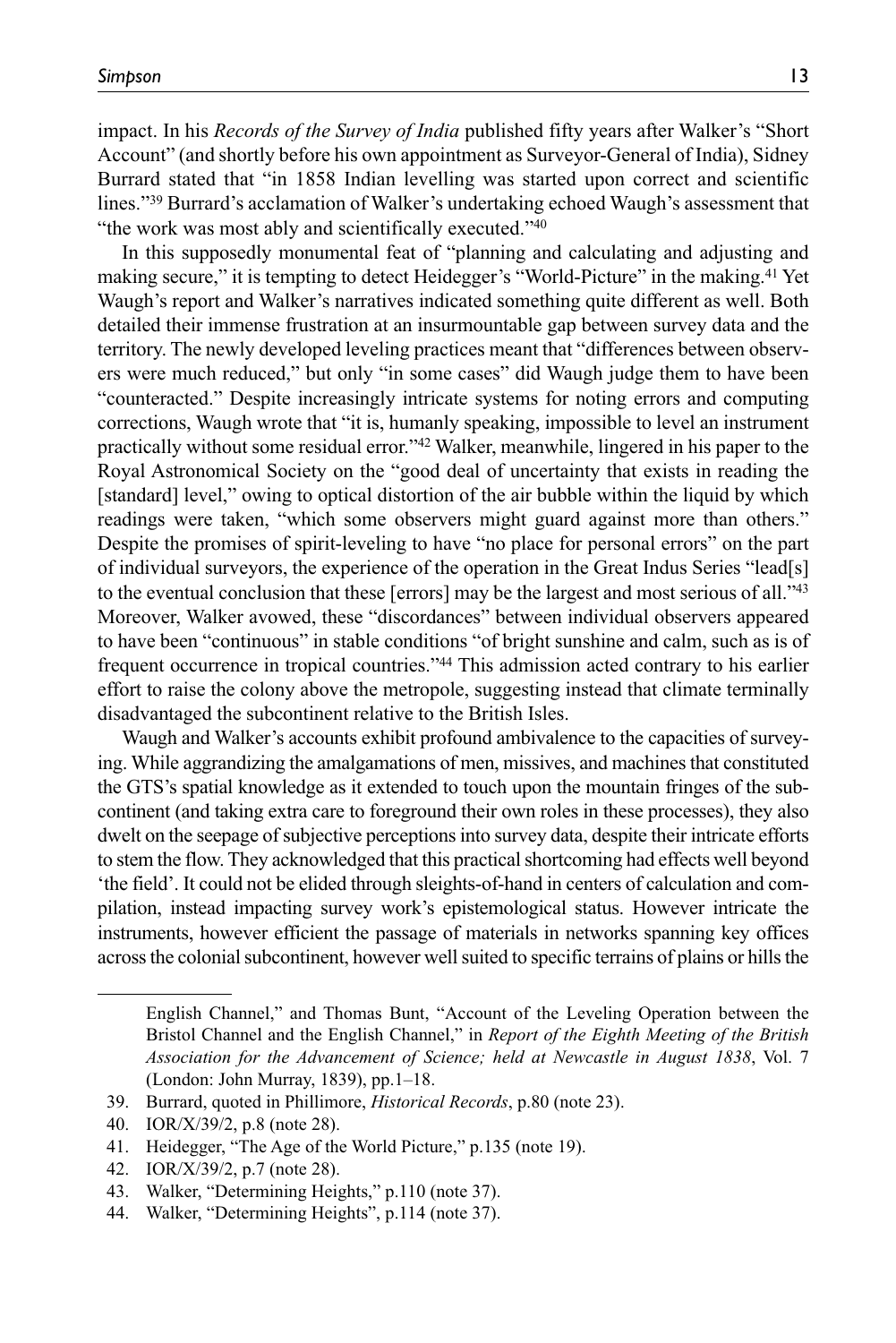working methods, however 'scientific' the structure of checks and balances applied to the calculation of altitude, the experience of the Great Indus Series led leading surveyors of British India to perceive that human fallibility would always intrude, constituting an unbridgeable void at the most fundamental level between map and territory.

## **"Rough accurate maps": frontier representations as material objects**

Just as the advance of trigonometrical surveying to the edges of colonial India's frontiers from the 1850s had a major impact on the perceived epistemological limits of survey data, so too did it have substantial effects on maps as material objects. This advance coincided with significant shifts in the production and dissemination of spatial knowledge of the colonial subcontinent, and was much more than mere temporal concurrence. Making effective representations of frontier spaces was among the leading elements in driving the Survey of India to experiment with new methods of image reproduction. The Survey's earliest attempts at color lithography – an unusually laborious, materially intensive, and delicate process – were motivated by the desire to best represent the extreme topography captured in recent surveys of the Himalaya and portions of the Punjab frontier by allowing for visually striking hill-shading.45 These attempts were variously successful. The sheets of the Himalaya surveys were celebrated not only by survey officials in India, but also by metropolitan authorities who awarded the Atlas a prize medal at the Great Exhibition of England in 1862. On the other hand, an attempt at reproducing a map of the Derajat region to the west of Punjab was a thorough failure, ill-aligned printing stones and warped paper being inadequate to the task in hand.<sup>46</sup> The slow introduction from 1865 of photographic reproduction techniques at the survey's printing office, following instruction from the Ordnance Survey in Southampton, seemed to have particular merits for frontier maps.<sup>47</sup> Far quicker than lithographic reproduction, which required the preparation of stone imprints for each image, photozincography was heralded for fulfilling what the head of the India Office's Geographical Department, Clements Markham, termed "the great demand in India … not for highly finished, but for rough accurate maps."48 One of the key uses of photozincography came during frontier military 'expeditions' and the Second Anglo-Afghan War (1878–80), when it allowed for the swift dissemination of such 'rough' map-images of relevant spaces to army officers.<sup>49</sup>

<sup>45.</sup> Phillimore, *Historical Records*, pp.330–1 (note 23).

<sup>46.</sup> Phillimore, *Historical Records*, p.330 (note 23).

<sup>47.</sup> Phillimore, *Historical Records*, p.331 (note 23); Clements R. Markham, *A Memoir on the Indian Surveys*, 2nd ed. (London: W.H. Allen and Co., 1878), p.176.

<sup>48.</sup> Markham, *Memoir*, p.177 (note 47). Survey officials also perceived photozincography to have the benefit of reducing reliance on the "often uneducated … Natives" who were an integral part of lithographic reproduction: see IOR/X/39/6: Lt.-Col. J. T. Walker, *General Report on the Great Trigonometrical Survey of India and the Topographical Surveys of the Bengal presidency for 1864–65* (Dehra Dun: GTS, 1866), pp.40–1.

<sup>49.</sup> An example of such a map for use at the north-eastern frontier, on the 1874 'Dafla Expedition', is Cambridge University Library, Maps.B.364.87.1.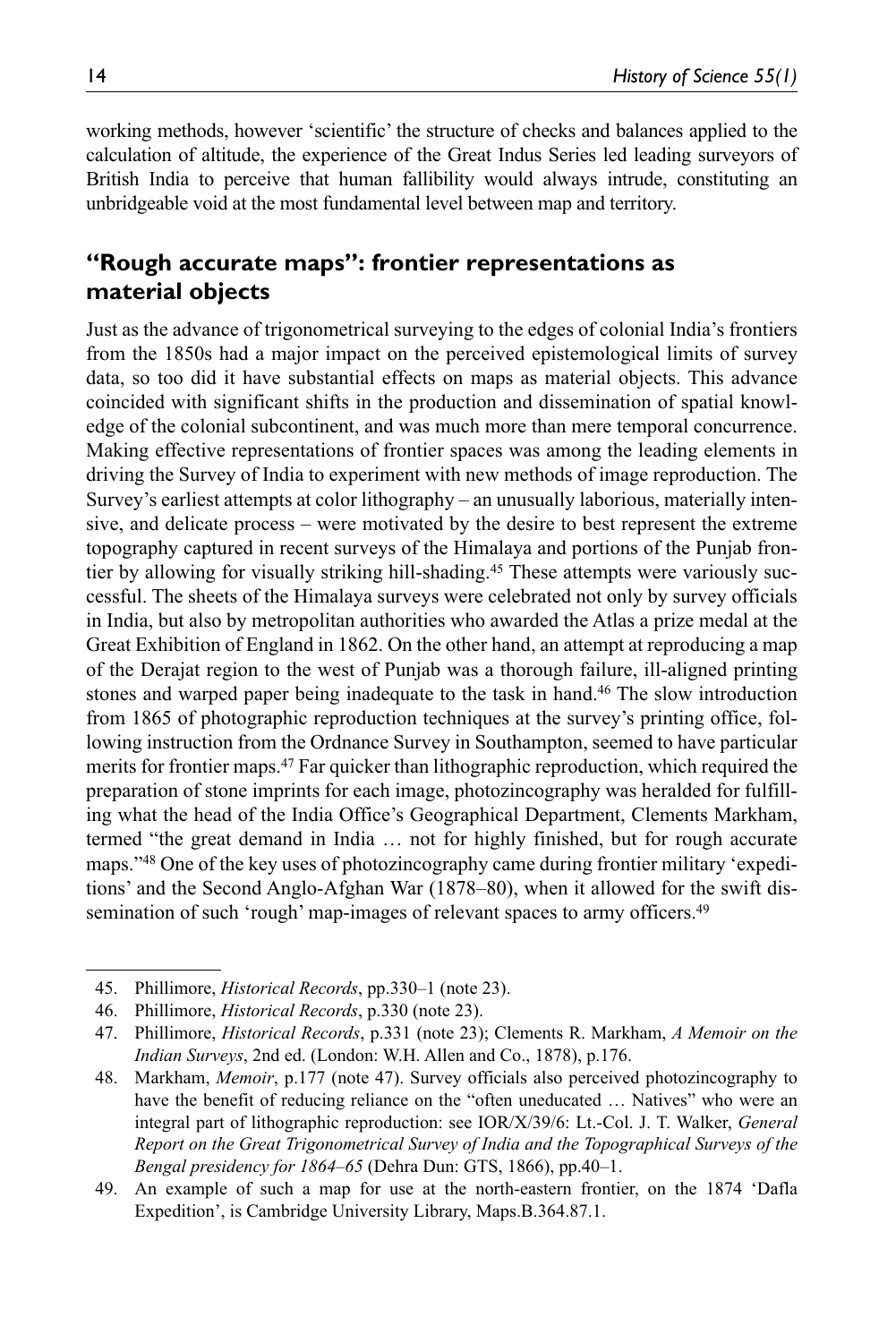This was not, however, a case of the unmitigated triumph of imperial technologies for representing space. The surveyor-general acknowledged that printing these map-images on calico rather than paper to make them sufficiently hard-wearing to take into the field had the effect of slightly reduced printing precision and rendering them "not so well suited for the insertion of correction and additional matter."50 By the early twentieth century, the leading frontier surveyor turned London-based man of science Thomas Holdich critiqued photozincography for producing "crude unfinished-looking sheets which might well lead to an impression of absolute inaccuracy."51 These comments remind us that high imperial surveyors and map-users understood maps as working documents with particular flaws and limitations designed for specific purposes, not perfected, authoritative, and singular spatial figurations. The demands of representing frontiers and using map-images in them pushed the Survey of India to explore new ways of making maps that were tolerably fit for purpose. And while leading survey officials extolled the supposed successes, they also fretted over drawbacks and limitations, understanding map-images as imperfect material artifacts rather than idealized assertions of spatial mastery.

In some important respects, map-images and series covering frontier and 'transfrontier' spaces were consolidated and rationalized in the later nineteenth century through processes that began in earnest from the 1870s. Up to this point, the most widely circulated maps of the north-west and north-east frontiers were relatively small-scale images manufactured on an individual basis. Many of these images drew upon (and acknowledged) numerous sources, combining disparate information and representational conventions with some difficulty, and often recycling idiosyncratic details from the originals. An 1862 map of "The North-Eastern Frontier with Burma and part of China," for instance, reproduced annotations referring to situated observations such as: "On the 24<sup>th</sup> May 1827 when the Snow was fast melting on the mountains at its source, the Namyen River was here but 80 yards broad and fordable."52 Map-images of particularly sensitive frontier areas were also produced on an ad hoc basis.53 Commercial presses such as J. B. Tassin's Calcutta-based operation produced frontier maps for public consumption.54 In part, this gap in the market existed because the survey's own printing capacity was very limited at this time, which also meant that frontier maps such as the 1856 "Map of the Trans-Indus Frontier" had to be sent to London to be lithographed, work that apparently proceeded at a leisurely pace.<sup>55</sup>

<sup>50.</sup> IOR/V/24/3978: J. T. Walker, *General Report on the Operations of the Survey of India … During 1879-80* (Calcutta: Government Press, 1881), pp.40–1.

<sup>51.</sup> T. H. H[oldich], "Report of the Indian Survey Committee, 1904–1905," *The Geographical Journal* 27 (1906): 392–5, 394.

<sup>52.</sup> National Archives of India, New Delhi (hereafter "NAI"), Cartographic, Survey of India, F.98/24-25; the annotation appeared originally in the map accompanying R. Wilcox, "Memoir of a Survey of Asam and the Neighbouring Countries, executed in 1825-6-7-8," *Asiatic Researches* 17 (1832): 314–469.

<sup>53.</sup> See, for example, maps of Hazara during the 1850s: NAI Cartographic, Survey of India, F.11/11 (1851 image); NAI Cartographic, Survey of India, F.5/17 (1856 update).

<sup>54.</sup> IOR/X/1562/1-4: "J.B. Tassin's Map of North-Western Frontier, May 1848"; Phillimore, *Historical Records*, p.325 (note 23).

<sup>55.</sup> Phillimore, *Historical Records* (note 23), p.317.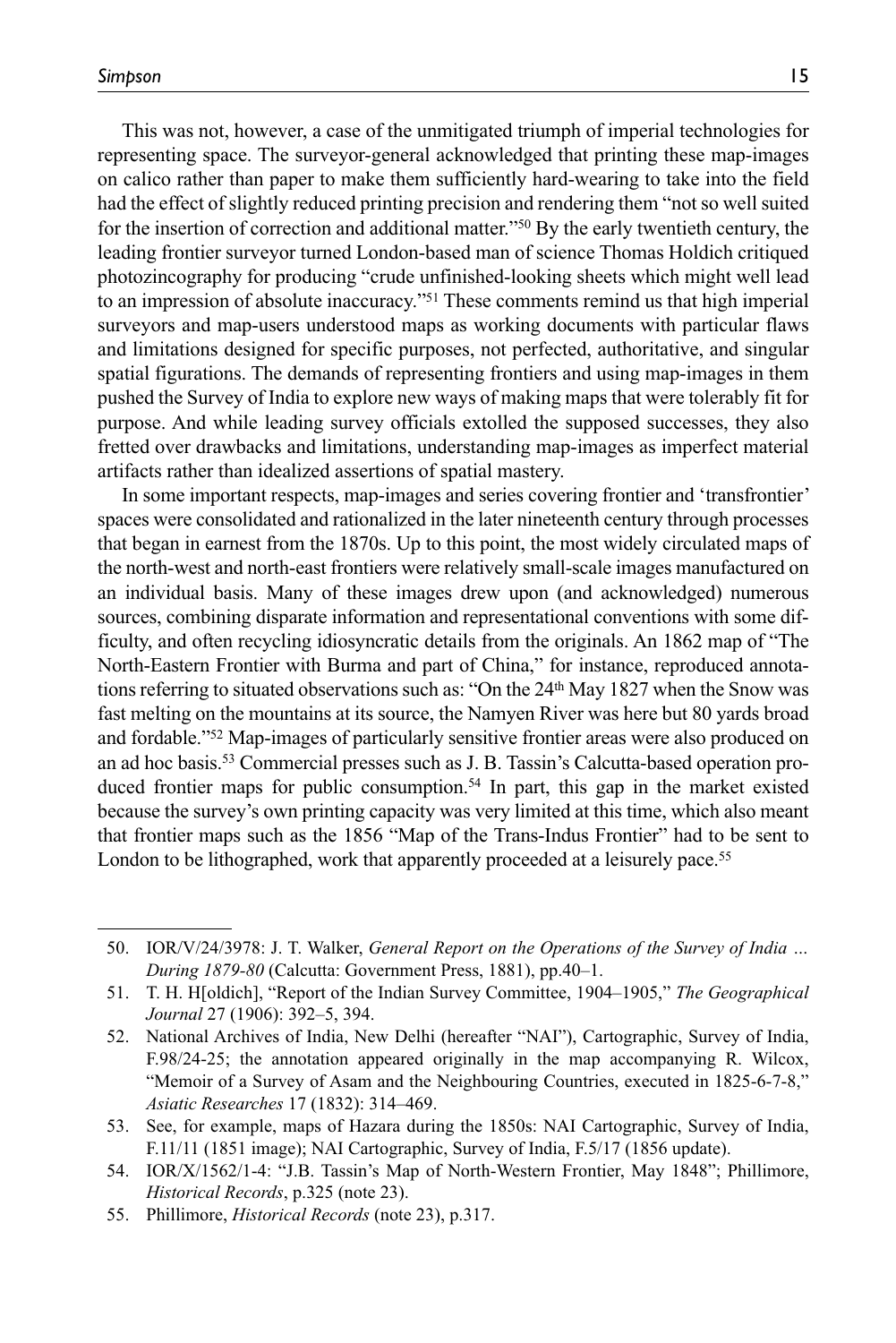From the mid-1860s, the number of map-images of frontier regions in circulation increased with the expansion of the Survey of India's printing department. In 1864–5 over 3,000 lithographed copies were produced of the six-sheet "Map of the North-Eastern Frontier of Bengal, Bhootan and Assam." A series of transfrontier maps to represent both trigonometrical surveying and the route surveys of British and Indian explorers was initiated in 1871–2, with the intention of "[proving] useful in studying questions connected with any part of our extensive frontier or with any of the foreign territories lying beyond it." Accompanying route plans were written "for the use of travellers who are constantly applying to [the survey] for such information."56 A North-Eastern Frontier series was produced from 1884, with multiple editions produced of most sheets to accommodate new survey data. The Intelligence Branch, founded in 1878, took center stage in compiling and representing spatial information concerning frontiers in map-images and route books, including information for particular forays beyond administered British India such as military 'expeditions'.57 In addition, frontier areas were finally included within the published sheets of the "Atlas of India" project, which had been initiated in the 1820s and was to remain incomplete when superseded in 1905.58

There were, however, features that went against the impression of order given by the incorporation of frontier spaces into new and existing map series. Many sheets within these series continued to draw on multiple data sources, combining various surveying techniques and levels of details. They often contained large blank areas and codified uncertainty in forms such as question marks after toponyms and dashed lines to convey hypothetical river courses. A typical example was a note in a 1911 map of a portion of the uplands to the north of the Brahmaputra valley: "Broken lines on this map indicate conjectural features. The position of many villages is doubtful."59 Such omissions were not necessarily prompts to invasive expansion or even further surveying, contrary to J. B. Harley's reading of 'terra incognita' on European imperial maps in the North American context.<sup>60</sup> For instance, the incumbent surveyor-general opined in 1861 (wrongly, as it turned out) that the patchy data gathered on the north-western frontier during the 1850s was "the best and only information we are ever likely to possess" for the sheets of the "Atlas of India" covering the region.61 There were also perceived problems with the circulation of even those series with large print runs. Holdich claimed in 1906 that there

61. H. L. Thuillier, quoted in Phillimore, *Historical Records*, p.311 (note 23).

<sup>56.</sup> IOR/X/39/13: T. G. Montgomerie, *General Report on the Operations of the Great Trigonometrical Survey of India, during 1871–72* (Dehra Dun: GTS, 1872), p.17.

<sup>57.</sup> James Hevia, *The Imperial Security State: British Colonial Knowledge and Empire-Building in Asia* (Cambridge: Cambridge University Press, 2012); for an example of an Intelligence Department map, see Assam State Archives, Dispur, Maps Collection, No.195: "Map to Accompany the Preliminary Report on the Chin-Lushai country dated December 1892."

<sup>58.</sup> Phillimore, *Historical Records*, p.311 (note 23); British Library, Maps Collection, Survey of India (S.I.) 13.

<sup>59.</sup> Assam State Archives, Dispur, Maps Collection, No.246: "Abor Country."

<sup>60.</sup> J. B. Harley, "New England Cartography and the Native Americans," in *The New Nature of Maps*, pp.169–95, 190–1 (note 9).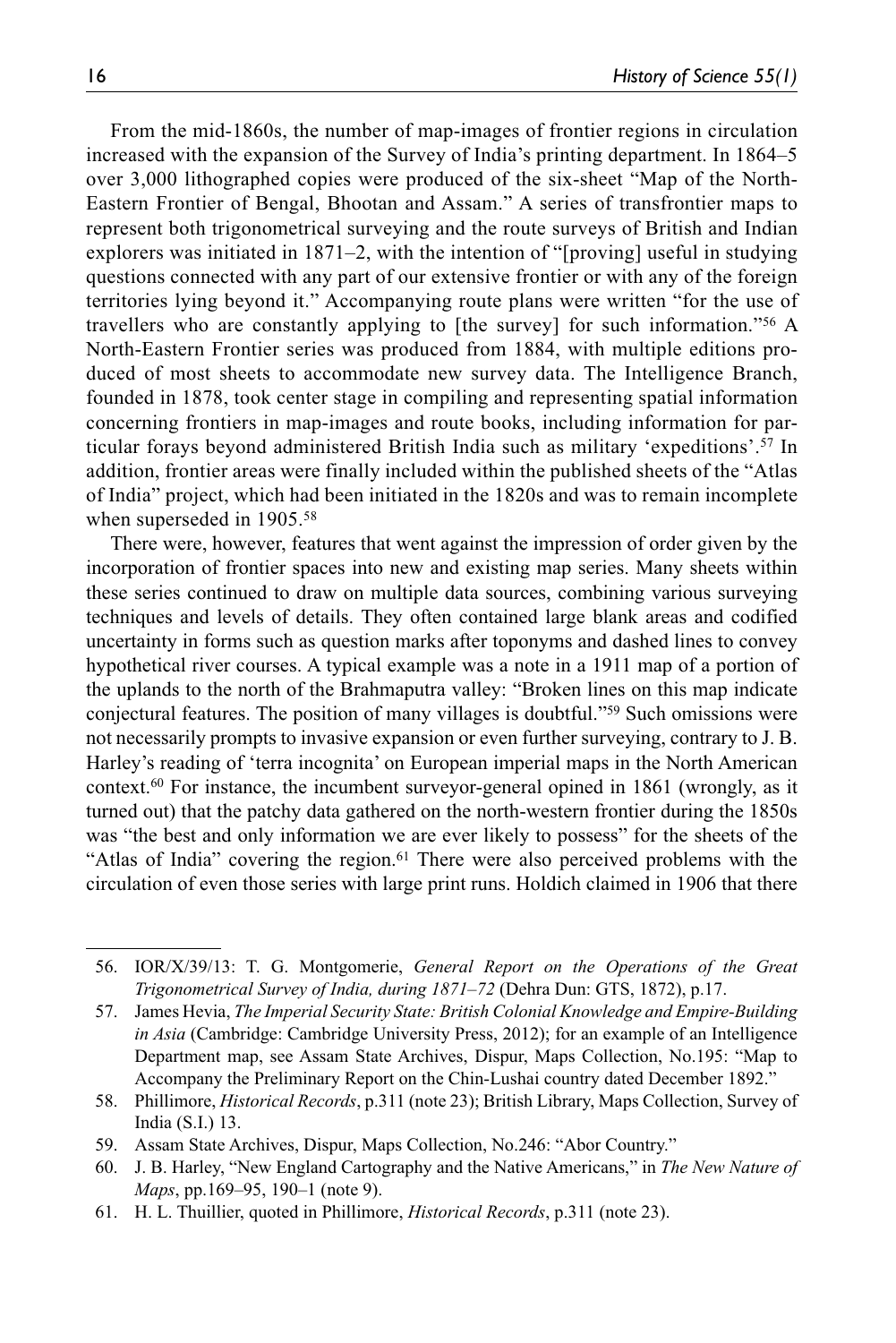was "little or no outflow" of maps "into the thirsty regions of the frontier," meaning that "officers commanding frontier stations were often lamentably ignorant of their own immediate geographical surroundings."62 Many map-images, even those in series that aspired to even and universal coverage of portions of the colonial subcontinent, contained fairly unmistakable marks of fallibility and did not necessarily contribute to projects of frontier administration.

These maps were also only an element within a far broader array of frontier spatial renderings produced in the later decades of the nineteenth century. Despite the ostensible strategic sensitivity of the regions to which it pertained, new information on frontiers seeped well beyond the colonial state's departments and personnel. There were significant exchanges of information pertaining to India's frontier regions with French, German, and Russian geographers during this period.63 These communications resulted in quirks such as the first map of one journey into Central Asia by Indian explorers being produced not in India or Britain, but in Germany, by the founding editor of the prominent geographical journal *Petermanns Mittheilungen* (who apologized for the image failing to do "full justice" to the survey information).64 The cultural cache of India's frontiers often strained or overrode imperatives to secrecy.65 As in the case of the Lushai Expedition's 'Correspondents' for the *Indian Express*, agents of empire disseminated spatial knowledge in a range of guises blurring the boundaries of the official and the public. Survey officials were central to the increasing prominence of depictions and descriptions of frontier and transfrontier spaces in books, periodicals, newspapers, and the meetings and journals of learned societies, especially the Royal Geographical Society.66 These processes and publications constituted an explosion of fascination among agents of empire and various publics in colony, metropole, and beyond, which was both effect and cause of the bursts of colonial penetration that occurred with ever-greater frequency from the late 1860s. The term 'explosion' alludes not only to the quantity of representations, but also their frequent mutual incompatibility. Their impact was diverse and dynamic; India's frontiers were not subsumed within unitary and rigid frameworks of colonial spatial knowledge.

<sup>62.</sup> T. H. H., "Report of the Indian Survey Committee," p.393 (note 51).

<sup>63.</sup> Derek Waller, *The Pundits: British Exploration of Tibet and Central Asia* (Lexington: The University Press of Kentucky, 1990), ch.9; Royal Geographical Society archives, London (hereafter "RGS"), JWA/3.

<sup>64.</sup> RGS, JWA/3: August Petermann to J. T. Walker, 27 March 1869.

<sup>65.</sup> On J. T. Walker's uneasy relationship with the Government of India on issues of secrecy concerning explorations in Central Asia, see Waller, *The Pundits*, ch.9 (note 63).

<sup>66.</sup> The leading surveyors and publications involved are detailed in the remainder of the article. Among the earliest books to foreground frontier surveying was R. G. Woodthorpe, *The Lushai Expedition* (London: Hurst and Blackett, 1873). T. G. Montgomerie began reporting the work of Indian surveyors to the Royal Geographical Society from the late 1860s. On exploration narratives from the late eighteenth to mid-nineteenth centuries, see Innes M. Keighren, Charles W. J. Withers, and Bill Bell, *Travels into Print: Exploration, Writing, and Publishing with John Murray, 1773–1859* (Chicago, IL: The University of Chicago Press, 2015).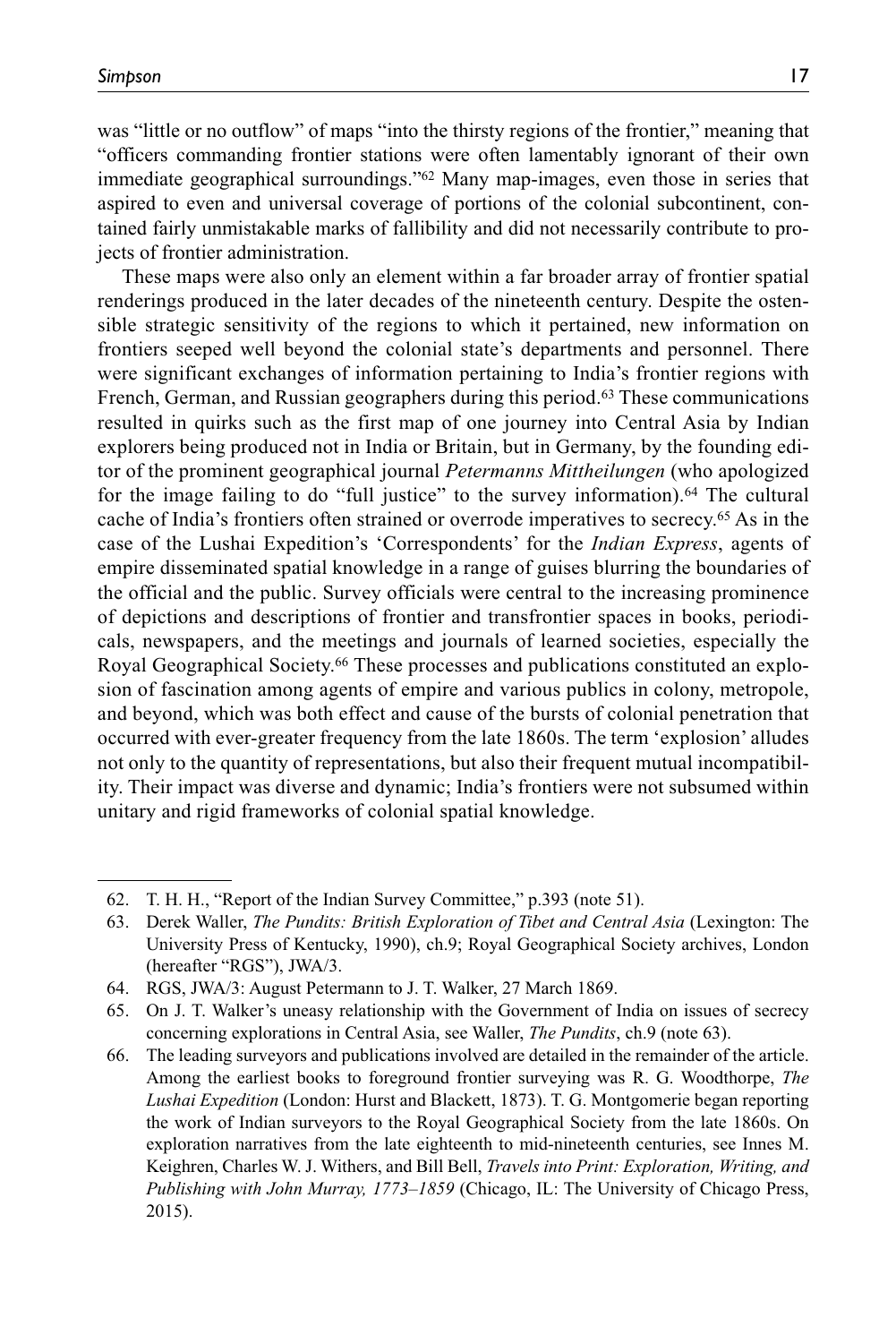# **Sites for "sore-eyes": surveying in frontier regions from the later 1860s**

Let us return from offices, printing presses, and learned societies to 'the field'. The complex and sometimes contradictory nature of colonial knowledge of frontiers during the explosion of the later nineteenth century was not only a product of multiple representations and audiences. Surveyors and 'explorers' were often at the crest of the imperial wave as it broke over portions of India's fringes. From the outset, however, they relied on a host of others: military escorts, locally embedded administrators, and, not least, informants and laborers drawn from frontier populations. The aims, actions, and spatial imaginaries of the heterogeneous actors involved in networks of surveying were frequently far from coordinated, which could have substantial effects on survey data and representations.67 Nor was there uniformity among particular categories of imperial agent: even – or rather, especially – surveyors interpreted their roles and the spaces in which they operated in multiple ways. It is to some leading instances of this multiplicity that I now turn, taking forward the story of the Great Indus Series and focusing on moments of crisis during the subsequent decades in which established surveying practices, instruments, and representational techniques seemed inadequate to comprehend India's frontiers.

During the 1850s and 1860s, frontier surveying generally took place from distant vantage points, consisting primarily of theodolite sightings of topographical features beyond the colonial state's administrative limits. Surveyors were primarily concerned with issues of accuracy, seeking to discipline refractory instruments, generate robust working practices, and find means by which the vast distances involved in cartographic data production and transmission could be overcome. Despite their feverish (and not infrequently fever-ridden<sup>68</sup>) activity and foregrounding moments of success in their narratives, they acknowledged their frequent failures to innovate and maintain methods that worked tolerably well. As in the Great Indus Series, trigonometrical surveying in Assam proceeded fitfully and relied on compromises and ad hoc experimentation to working practices in order to cope with the difficulties. Visual occlusion in Assam was less about refraction and more about lush vegetation, and the smoke and haze generated by agriculturalists to clear the ground for crops.<sup>69</sup> Later surveyors heavily criticized the fixing of frontier peaks during these surveys, suggesting that haste and visual obstructions had caused prominent mountains to be mistaken for each other.70

<sup>67.</sup> On the complexities of such reliance in the exploration of Central Africa, see Fabian, *Out of Our Minds*, ch.2 (note 6).

<sup>68.</sup> Phillimore, *Historical Records*, p.467 (note 23).

<sup>69.</sup> X/39/10: Lt.-Col. J. T. Walker, *General Report on the Operations of the Great Trigonometrical Survey of India, during 1868–69* (Dehra Dun: GTS, 1869), pp.6–7; NAI, Cartography, Dehra Dun Vol. 431: Walker, Superintendent GTS, to W. C. Rossenrode, i/c Eastern Frontier Party, GTS, 13 July 1870; NAI Cartography, Dehra Dun Vol. 431: Walker to W. G. Beverley, i/c Assam Valley Triangulation, undated; Walker to Lt. H. J. Harman, i/c Assam Triangulation, 14 September 1874.

<sup>70.</sup> IOR/V/24/3986: "Notes by Colonel H.B. Tanner, on Reconnaissances and Explorations in Nepal, Sikkim, Bhutan and Assam," p.xlviii.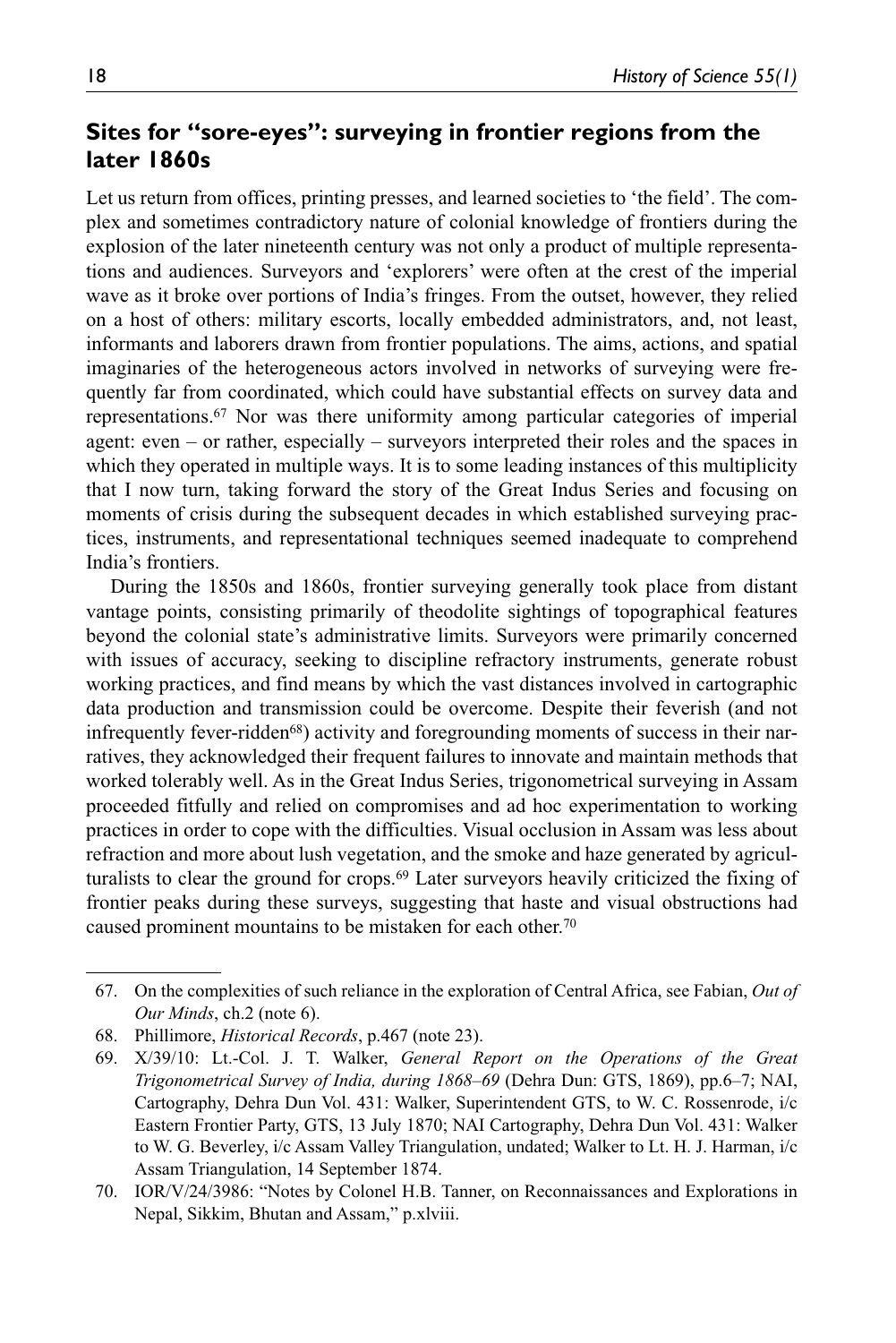Both of these aspects of frontier trigonometrical surveying in the mid-nineteenth century – observing frontiers from a distance and the central anxiety of 'accuracy' – altered during the following decades. Trigonometrical and topographical survey parties began to enter the frontier, and lone route surveyors – including the famed Indian 'pundits' – went beyond into Tibet and Central Asia.71 And while concerns over limitations to the accuracy and coverage of survey data persisted as mapping parties took to the frontier hills and deserts, a new anxiety arose among surveyors and others engaged in the construction and assessment of spatial knowledge. Many frontier surveyors and other interested agents began to express what might be termed ontological doubts about the shortcomings of the numerical data of trigonometrical surveying and derivative map-images to constitute true or complete spatial knowledge. Even as technologically advanced trigonometrical surveying spread to the very outskirts of colonial influence in southern Asia, alternative means of understanding and representing frontier spaces seemed increasingly valid and necessary.

A prominent aspect of colonial skepticism about maps of frontier India concerned the ambivalent roles of indigenous agency in creating spatial knowledge. Non-Europeans were involved in frontier surveying in many forms, ranging from porters to informants and guides to assistant surveyors. Only in rare instances was their involvement perceived to achieve the kind of 'circulation' between British and Indian actors that Kapil Raj has identified in the case of Thomas Montgomery "transforming" his Indian assistant Abdul Hamid into "an intelligent instrument of measure" able to conduct route surveys in frontier regions.72 Fierce debates in the colony and in metropolitan institutions, especially the Royal Geographical Society, over the efficacy of data generated by Indian route surveyors indicate that such 'circulation' was contingent, laborious, and subject to disagreement among interested British parties.73 And in many other cases in frontier locales, knowledge did not flow between surveyors and local informants, but rather indicated seemingly immovable blockages.

Take, for instance, the difficulty of obtaining information relating to human settlements in frontier locales. Surveyors in the Lushai Hills during the 1880s complained at length of difficulties in fixing villages on their maps as the inhabitants of the hills employed various naming practices and many of the villages moved with annually shifting cultivation.74 The surveyor-general noted that in maps of much of the Lushai Hills,

73. For example, Waller, *The Pundits*, pp.125–7 (note 63); J. T. Walker, "Four Years' Journeyings Through Great Tibet, by One of the Trans-Himalayan Explorers of the Survey of India," *Proceedings of the Royal Geographical Society and Monthly Record of Geography* 7 (1885): 65–92.

<sup>71.</sup> Waller, *The Pundits* (note 63); Kapil Raj, *Relocating Modern Science: Circulation and the Construction of Knowledge in South Asia and Europe, 1650–1900* (Basingstoke: Palgrave Macmillan, 2007), ch.6.

<sup>72.</sup> Raj, *Relocating Modern Science*, pp.181–3; on circulation, see also Raj, "Beyond Postcolonialism … and Postpositivism: Circulation and the Global History of Science," *Isis* 104 (2013): 337–47.

<sup>74.</sup> IOR/V/24/3988: "Report on the Survey Operations with the Chittagong Column, Chin-Lushai Expeditionary Force, by Lieutenant W.J. Bythall," in H. R. Thullier, *General Report on the Operations of the Survey of India … During 1889–90* (Calcutta: Government Press, 1891).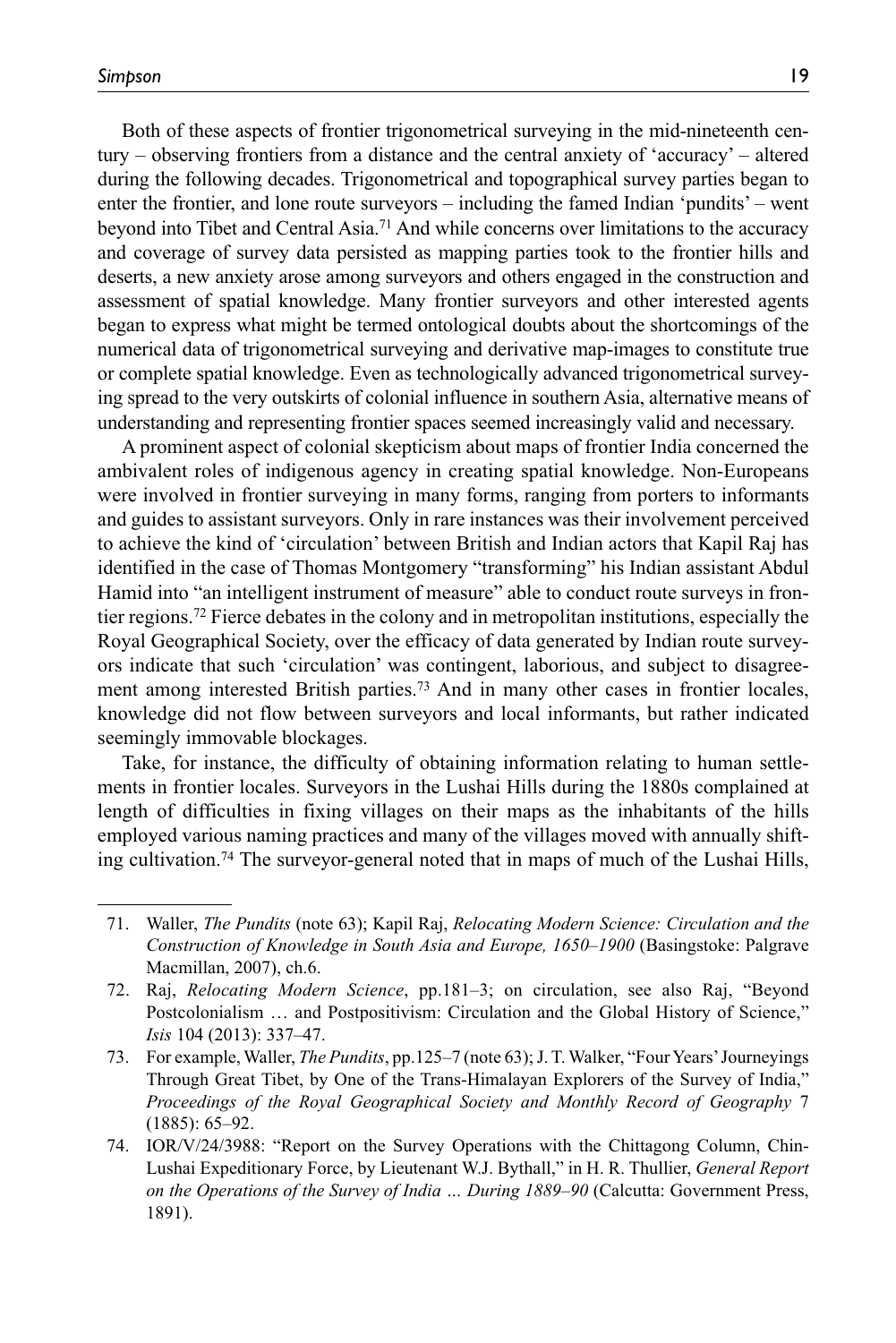he and other surveyors "considered [it] useless to show the village sites or enter the names of the chiefs, as the information would soon be obsolete."75 This region, with its semi-nomadic populations, seemed fundamentally inimical to the type of fixed information represented on the Survey of India's map-images. A distinct difficulty with ascertaining place-names in frontier locales showed on the opposite side of the colonial subcontinent during a survey operation in 1898 in Malakand. In his popular account of this venture Winston Churchill, then a young journalist, wrote of a rather farcical solution to the impossibility of obtaining reliable information.

Our guide … squatted on the ground and pronounced the names of all the villages, as each one was pointed at. To make sure there was no mistake, the series of questions was repeated. This time he gave to each an entirely different name with an appearance of great confidence and pride. However, one unpronounceable name is as good as another, and the villages of the valley will go down to official history, christened at the caprice of a peasant.<sup>76</sup>

In this case, toponymic data gathering was portrayed as a ridiculous venture, facilitating the creation of map-images that fulfilled the formal expectation of representing named places, but lacked any pretension to specific accuracy. Churchill's anecdote gestures toward moments of incomprehension in the encounters that constituted spatial knowledge even in the era of trigonometrical surveying – moments that surveyors themselves understood as destabilizing the authority of colonial maps.

Another perceived barrier to obtaining spatial knowledge of frontiers was the reliance of large trigonometrical survey parties on a significant number of laborers to carry unwieldy equipment such as theodolites, plane tables, and food supplies. In forested uplands of the north-east, these men, who were generally recruited from nearby hill regions, were also made to clear ground to enable observations. However, recruitment was frequently fraught with violence, and in many cases colonial officials found effective communication with laborers impossible. The lead surveyor of a triangulated series to the Burmese boundary in 1882 reported: "I turned the telescope to search for the first of my new stations, and found that the hill had not been touched, but that, through laziness probably, my cutters must have taken to a low hill at half the distance, on which I saw a signal put up."<sup>77</sup> Luggage porters were often overburdened and ill-equipped to deal with the harsh conditions. One expedition into the Mishmi Hills to the north-east of the Brahmaputra Valley left half of the thirty-strong porterage party frostbitten, with some requiring partial amputations of their feet.78 The violent and practically problematic use of local labor by

<sup>75.</sup> IOR/V/24/3996: C. Strahan, *General Report on the Operations of the Survey of India … During 1897–98* (Calcutta: Government Press, 1899), pp.24–5.

<sup>76.</sup> Winston Spencer Churchill, *The Story of the Malakand Field Force: An Episode of Frontier War* (London: Longmans, Green, and Co., 1899), p.159.

<sup>77.</sup> IOR/V/24/3980: "Report by Major W.F. Badgley…on the Survey of part of the Burma-Manipur boundary, dated February 1882," in J. T. Walker, *General Report on the Operations of the Survey of India … During 1881–82* (Calcutta: Government Press, 1883), p.35.

<sup>78.</sup> IOR/V/24/3998: "Narrative Report of Capt. C.L. Robertson…on Survey Operations with the Mishmi Expedition," in St. G. C. Gore, *General Report on the Operations of the Survey of India … During 1899–1900* (Calcutta: Government Press, 1901), appendix pp.18–19.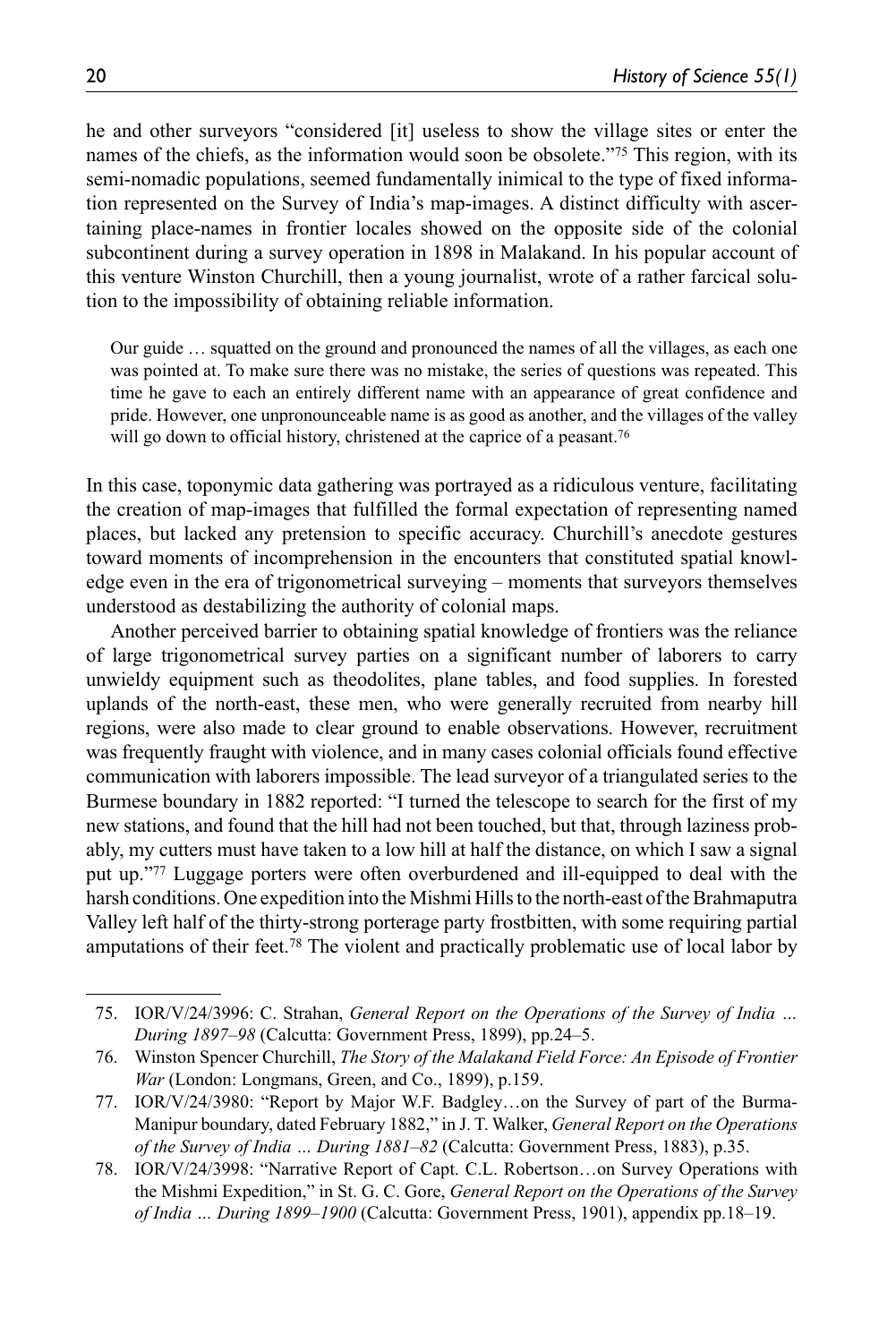survey parties generated difficulties that impacted the quantity and quality of the data collected and showed up as sparsely detailed portions of resulting map-images.

When they entered regions beyond the full administration of the colonial state, mapping parties often induced fierce resistance from local populations, who comprehended the march of heavily militarized outsiders through their villages as imperiling their relative independence. That Lushais supposedly believed thirty-foot-high survey marks for theodolite sightings to be "effigies of [Queen Victoria], placed on their hill tops as evidence of her greatness and the power of her army to penetrate where it would" might, notwithstanding its mediation through a colonial narrator, provides an insight into the threatening appearance of survey detachments.79 And on occasion it seems that frontier inhabitants objected specifically to surveying and the resulting map-images. One surveyor reported that a community to the north of Assam agreed to allow him into their hills only on the conditions that he journey without his retinue and "provided I made no map for the Queen to see."80 In this instance, concern over the circulation of map-images and the potential effects of their reception clearly extended to upland people.

Forceful resistance could impinge on the material ensembles that constituted colonial cartographic knowledge. Accompanying an army column through the Kurram valley during the Second Anglo-Afghan War in 1878, Robert Woodthorpe was shot at. Although the bullet merely grazed his body, it did significantly more damage to his equipment, "[driving] a piece of his clothes into his sketch book, which was considerably damaged."81 This incident impacted the outturn of spatial information on an opportunistic foray into an otherwise inaccessible region, highlighting the fragility of even the least sophisticated elements within the instrumental repertoires undergirding surveys.<sup>82</sup> Woodthorpe also avowed that, on the same expedition, "the circumstances of hasty marches and hostile people" who deliberately destroyed target marks for theodolite observations rendered the resulting data less accurate than they should have been.83 The limitations of the survey certainly showed on the map produced from its data, which contained details of valleys only and left uplands largely blank.84 In many other similar instances too, 'silences' in map-images were not only the product of willful colonial elision, as J. B. Harley posited,<sup>85</sup> but also of all manner of 'states of disrepair' in the complex

<sup>79.</sup> Woodthorpe, *The Lushai Expedition*, pp.193–4 (note 66).

<sup>80.</sup> IOR/X/39/17: J. B. N. Hennessey, *General Report on the Operations of the Great Trigonometrical Survey of India, during 1875–76* (Dehra Dun: GTS, 1877), p.7.

<sup>81.</sup> IOR/V/24/3977: J.T. Walker, *General Report on the Operations of the Survey of India During 1878–79* (Calcutta: Government Press, 1880), pp.49–50.

<sup>82.</sup> On the importance of notebooks as instruments of exploration and survey, see Eugene Rae, Catherine Souch, and Charles W. J. Withers, "'Instruments in the Hands of Others': The Life and Liveliness of Instruments of British Geographical Exploration, c.1860–c.1930," in Macdonald and Withers (eds.) *Geography, Technology and Instruments of Exploration*, pp.139–60 (note 32).

<sup>83.</sup> V/24/3978: "Extract from a report by Major R.G. Woodthorpe, R.E., Season 1879–80," in J. T. Walker, *General Report on the Operations of the Survey of India … During 1879–80* (Calcutta: Government Press, 1881), p.23.

<sup>84.</sup> NAI Cartographic, Survey of India, F.113/10.

<sup>85.</sup> J. B. Harley, "Silences and Secrecy: The Hidden Agenda of Cartography in Early Modern Europe," in *The New Nature of Maps*, pp.83–107 (note 9).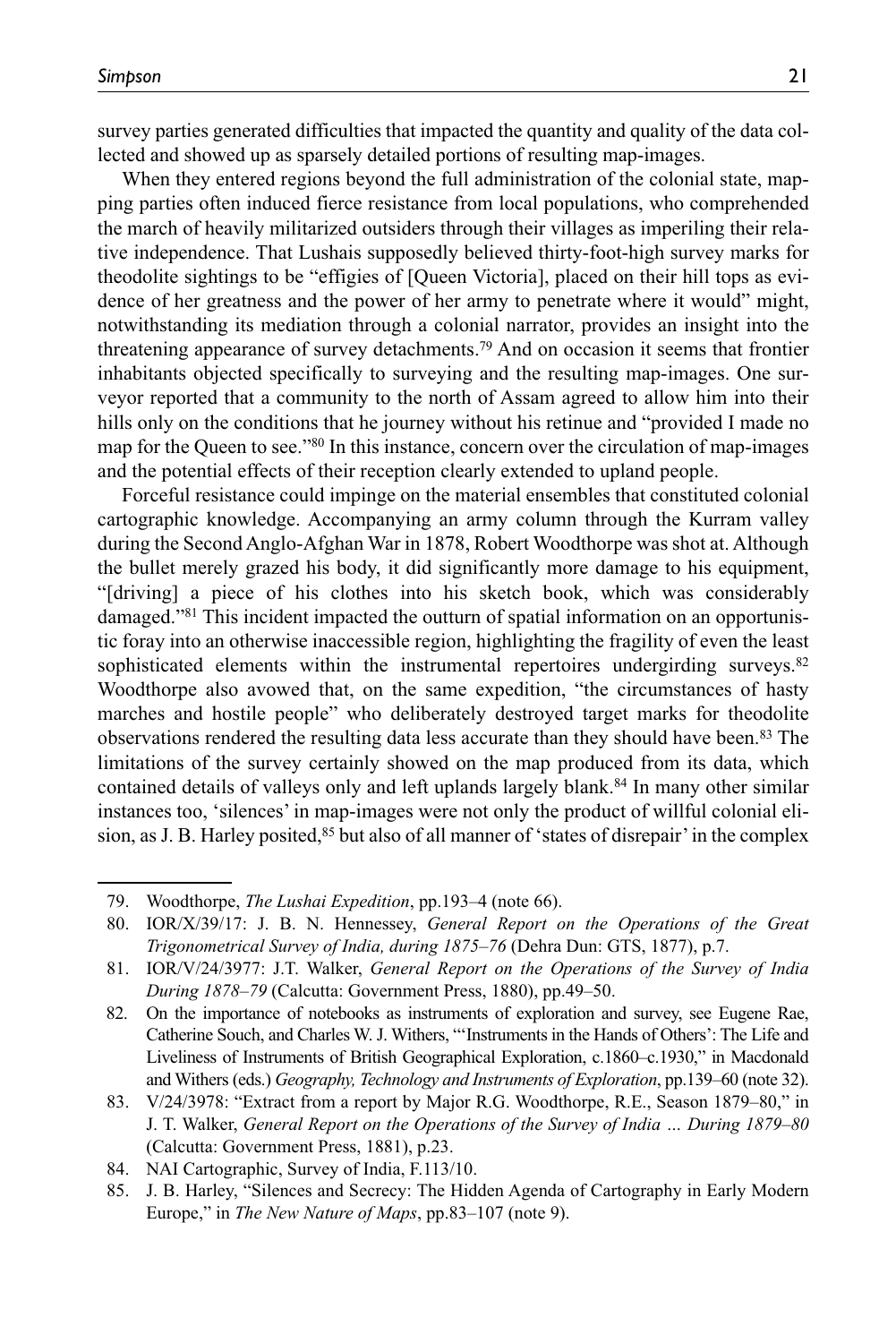and delicate chains of humans, instruments, and communicative technologies that produced cartographic knowledge of high imperial frontiers.<sup>86</sup>

Surveyors' perceptions of resistance to their activities in frontier regions often refused any strict division between human and nonhuman elements. Nature appeared purposive and threatening. In his diary of a military-survey expedition north of Brahmaputra valley in 1884, Woodthorpe noted: "we were attacked but not by Abors [the local community]: the river had risen rapidly  $\&$  suddenly a great wave coming down [sic] like a wall."<sup>87</sup> When attempting to comprehend and convey their more farcical attempts to know frontier spaces, agents of empire often anthropomorphized features of the landscape. One official in the Naga Hills claimed to his superior that the Lanier River, flowing through the hills, "has finally laughed us to scorn by disappearing through the great Saramethi range instead of continuing on in its northerly course … the very reverse of that we had all anticipated."88 Colonizers' sensations of being objects of derision tended to be powerful: we might think of George Orwell's comment a few decades later that "every white man's life in the East … was one long struggle not to be laughed at."89 Francis Younghusband, meanwhile, wrote of a restrictive rather than mocking landscape in noting "precipitous mountains which *forbade* [his travel companion] following any route than that which led down the valley of the river he was in."90 Surveyors' and explorers' attributions of activity and intentionality to particular features of frontier landscapes were numerous and significant. Collectively, they indicate that agents beyond the fringes of the colonial subcontinent often perceived themselves surrounded by all too lively natural forces, under threat of being mastered by all they sought to survey.

These instances illustrate the notion widespread among surveyors in the later nineteenth century that climatic conditions and terrain in frontier India presented insurmountable difficulties to generating satisfactory data. Although when viewed from a distance or summited with favorable climatic conditions, mountains were integral to the production of spatial knowledge of India's frontiers, being among the peaks and ridges tended to undermine trigonometrical and topographical surveying. In written accounts, many frontier surveyors oscillated between admitting the cartographic shortcomings induced by extreme topography and celebrating these elements in the course of aggrandizing their own labor. This was particularly apparent in survey expeditions to the northern fringes of Assam from the mid-1870s on, which tended to accompany 'punitive' military parties, meaning they had limited time in the area and no obvious opportunities to rectify shortcomings. Woodthorpe and his retinue were unable to progress far into the Miri and Mishmi Hills in 1877–8 as, although "the few inhabitants of the country were friendly, … the physical difficulties were great and the weather most

<sup>86.</sup> On the concept of 'states of disrepair', see Simon Schaffer, "Easily Cracked: Scientific Instruments in States of Disrepair," *Isis* 102 (2011): 706–17.

<sup>87.</sup> Pitt Rivers Museum archives, Oxford, Woodthorpe papers: "Aka Diary, 1884," 11 March 1884.

<sup>88.</sup> John Butler, Deputy Commissioner, Naga Hills, to Secretary to Chief Commissioner, Assam, 25/02/1874: NAI Foreign Political A, April 1874, No.177, f.3.

<sup>89.</sup> George Orwell, *Shooting an Elephant and Other Essays* (London: Penguin, 2003), p.38; see also Fabian, *Out of Our Minds*, pp.95–8 (note 6).

<sup>90.</sup> RGS, Younghusband papers, RGS CB7/102: Younghusband to Douglas Freshfield, 13/06/1893.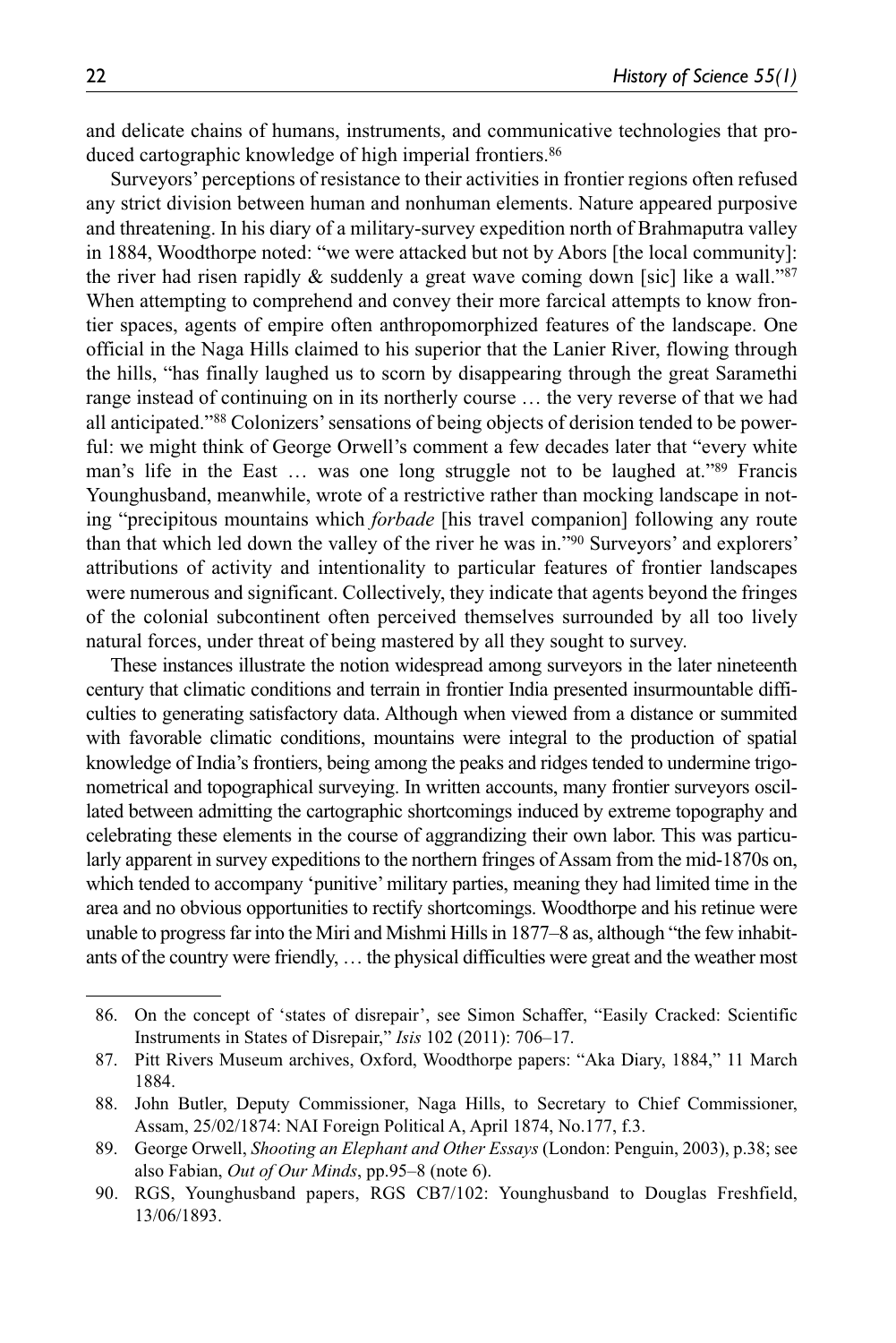unfavourable, rain poured in torrents, rendering the jungle paths almost impassable, and greatly impeding the movements of the party."91 Operating in broken terrain with few major paths, the surveyors were forced to travel by unusual means. Woodthorpe delighted in sketching his travails and pronounced himself satisfied with the "very fairly reproduced" lithographed version of his drawing for the GTS's annual report (Figure 1).92 Clearly, the labor of traveling mattered to Woodthorpe and to his institutional superiors, the act of crossing the Dibong River by a "curious kind of bridge" being presented as an exotic curiosity and a heroic undertaking. But such a representation came at a price: it also indicated Woodthorpe's inability to make as much progress into the frontier hills as hoped. This shortcoming showed on the maps that relied on the data he collected, including the Indian Atlas sheet covering the region published in 1882, which contained blank patches and one sizable tract without topographical detail labeled "uninhabited jungle."93



**Figure 1.** Sketches by R. G. Woodthorpe to illustrate "a curious kind of bridge" across the Dibong River.94

<sup>91.</sup> IOR/V/24/3976: J.T. Walker, *General Report on the Operations of the Survey of India During 1877–78* (Calcutta: Government Press, 1879), p.16.

<sup>92.</sup> RGS, JWA/2: Woodthorpe to J. T. Walker, 27 June 1878.

<sup>93.</sup> Assam State Archives, Dispur, Map Collection, No.1079: Indian Atlas, sheet 138 N.W.

<sup>94.</sup> IOR/V/24/3976: Walker, *General Report 1877–78*, facing p.125 (note 91).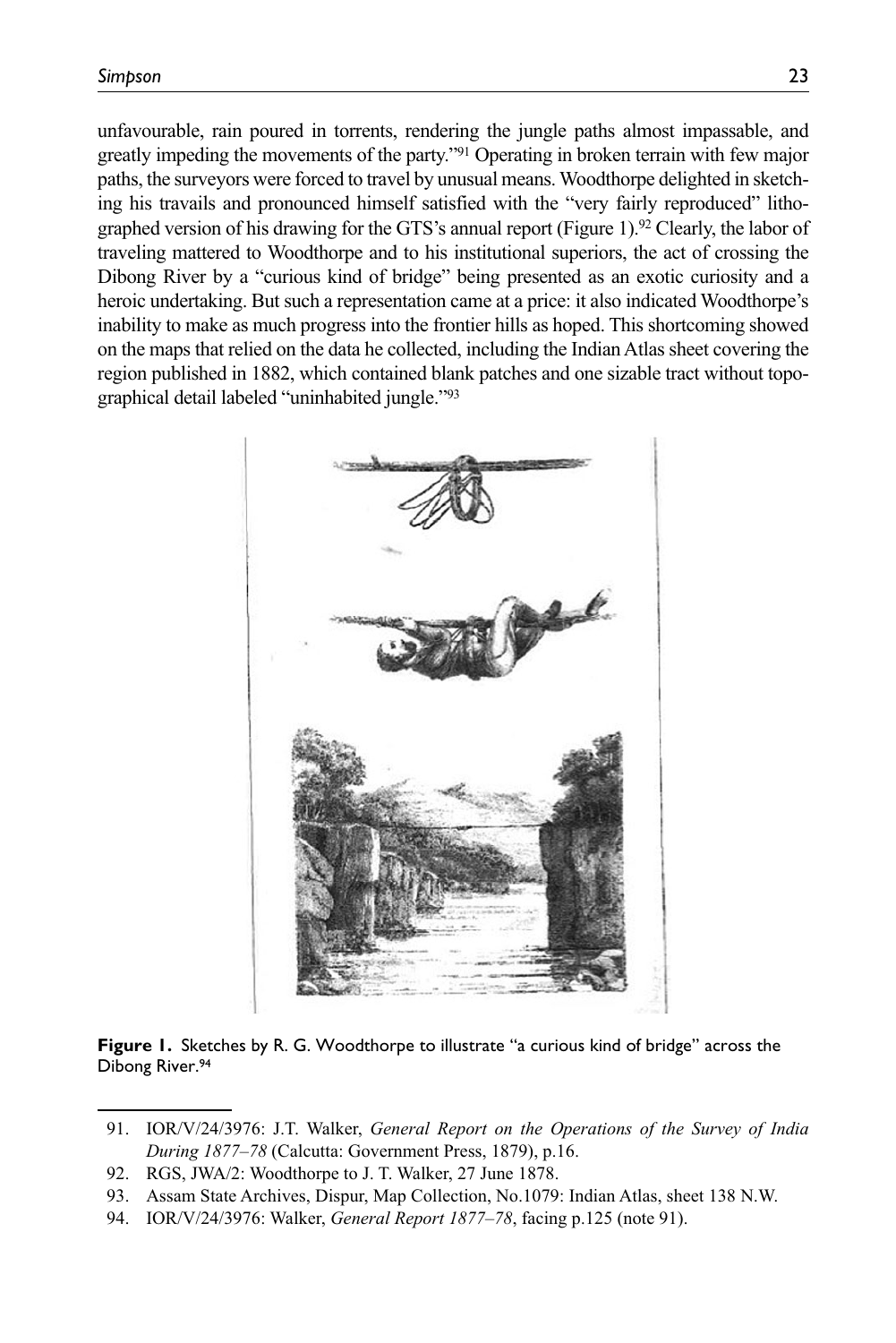Occasionally, reaching a frontier summit afforded surveyors viewpoints from which to map far greater expanses than was possible in lower areas. But often lines of sight remained limited and underwhelming, fog and smoke from fires used to clear sites for cultivation rendering the types of vision necessary for trigonometrical and topographical surveying "an absolute impossibility."<sup>95</sup> During his trigonometrical expedition to the Naga Hills during the 1870s, Woodthorpe reported that mist limited his party's field of observation to "the country immediately bordering our march." The resulting observations were akin to those on a route survey rather than the comprehensive triangulation intended.96 Reporting to his superiors on his work in similar atmospheric conditions on the opposite side of the Brahmaputra valley eight years later, Woodthorpe repeated a phrase he had employed in his private diary in the Naga Hills, admitting that he identified some topographical features through "guesses at truth."<sup>97</sup>

Topographical surveying was even more difficult than triangulation in labyrinthine hills: as the surveyor-general described in 1865, "to execute work of this style, the ground must be open to view, and not hid by forests and jungle, as is very frequently the case; it is often impossible to see the same point from two places." He opined that to hack down forests in order to unveil every topographical detail "would be too laborious and expensive, and would cause much havoc and injury."98 Instead, such surveys in the Khasi and Garo Hills to the south-west of Assam during the 1860s were conducted at half the standard topographical scale.<sup>99</sup> Surveyors engaged in this region also estimated distances to particular points from a single view, meaning that the accuracy of data seemed to the Survey of India to depend to an even greater extent than usual "on the skill and integrity of the Surveyor."100 All manner of problems could compromise these very qualities, not least the extreme prevalence of illness, including one case that struck at the visual heart of topographical surveying, self-diagnosed as "sore-eyes."101 The lack of trigonometrical surveying's internal checks and balances in topographical work further exacerbated these problems, the only method of verifying data being an entire re-survey. When such work was undertaken in the Khasi and Garo Hills, "very glaring discrepancies" in the

99. IOR/X/39/7: Lt.-Col. J. T. Walker, *General Report on the Great Trigonometrical Survey of India and the Topographical Surveys of the Bengal Presidency for 1865–66* (Dehra Dun: GTS, 1866).

<sup>95.</sup> The quotation relates to surveying in the Lushai Hills in 1898–9. IOR/V/24/3997: St. G. C. Gore, *General Report on the Operations of the Survey of India … During 1898–99* (Calcutta: Government Press, 1900), p.27.

<sup>96.</sup> IOR/L/P&S/7/11: Woodthorpe's report on survey expedition into the Naga Hills during the winter of 1875–6, ff.115–20, pp.5–6.

<sup>97.</sup> IOR/V/24/3983: "Extract from the Narrative Report of Lieutenant-Colonel R.G. Woodthorpe…in charge No.6 Party, North-East Frontier Topographical Survey," in G. C. De Prée, *General Report on the Operations of the Survey of India … During 1883–84* (Calcutta: Government Press, 1885), ix; Pitts Rivers Museum archives, Oxford, Woodthorpe Papers: "Naga Hills Diary, 1876," f.15.

<sup>98.</sup> IOR/X/39/6: Lt.-Col. J. T. Walker, *General Report on the Great Trigonometrical Survey of India and the Topographical Surveys of the Bengal Presidency for 1864–65* (Dehra Dun: GTS, 1866), p.5.

<sup>100.</sup> IOR/X/39/6, pp.4–5 (note 98).

<sup>101.</sup> IOR/X/24/3987: H.R. Thuillier, *General Report on the Operations of the Survey of India During 1888–89* (Calcutta: Government Press, 1890), p.70.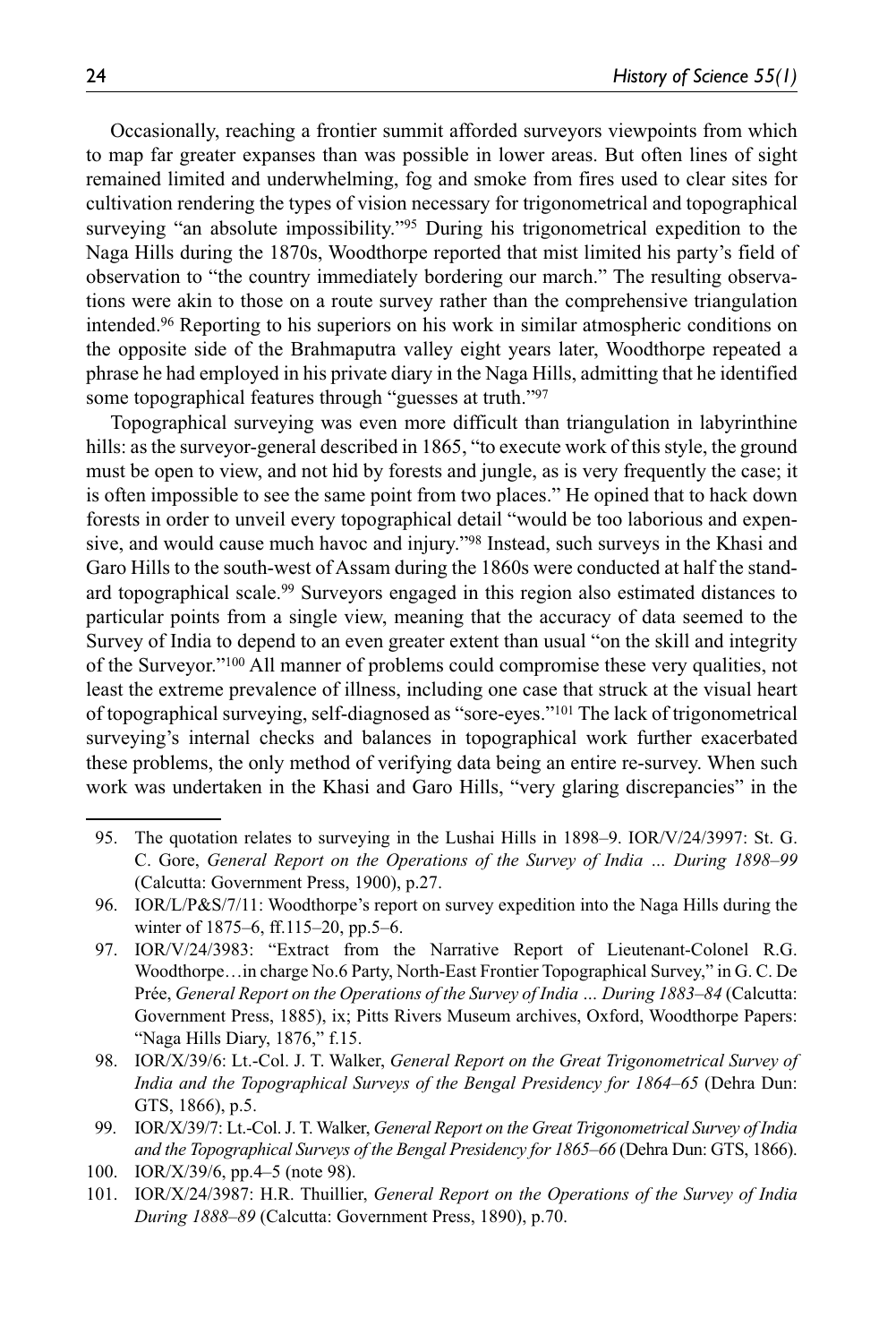surveys of the 1860s led to fines and dismissals of the "offending Surveyors."102 "Defective" work continued to be unearthed over a decade later, requiring laborious revisions to maps of the area.<sup>103</sup>

The expansive deserts of the Sind frontier and Baluchistan came with their own problems of vision during the simultaneous extension of triangulation, topographic surveying, and reconnaissance work from the late 1870s. The region's drifting sands prompted questions over the appropriateness of representing it through fixed data and map-images. G. P. Tate, who was deputed to the north-western reaches of Baluchistan with the Baluch– Afghan boundary commission in 1895, noted that maps of the area based on reconnaissance work undertaken less than a decade previously were wholly unreliable. The majority of the region, he reported, "is covered with a sea of sand-hills," which were inexplicable by extant western terms, instead being best explained by Baluchi categories of "drift sand and those sand-hills which are fairly stable; the former they call *bud*, and the latter *reg* or *rek*."104 The extremes of temperature in much of Baluchistan led survey parties to race through as quickly as possible, occasionally abandoning efforts at ascertaining altitude by leveling and having recourse to the technique of boiling point observations, which the survey establishment widely disparaged.105 Sandstorms and mirages frequently obscured or distorted the surveyors' views, "[making] it most difficult to take observations during the greater portion of the day."106 These problems were not simply surmounted by the development of new techniques or use of different instrumentation. It was not only the sand that moved: the degree of refraction fluctuated wildly and could, one surveyor admitted, "delude even the most experienced. Objects invisible at one moment would at the next be seen far above the eye of the spectator."107

Among the mountains further north, visual occlusion took on another distinct form. In a popular account of his journey, Woodthorpe vividly recounted the distinctly limited field of sight when progressing through the towering landscape near Chitral in the mid-1880s. "From the low elevation of his route," he wrote,

it is seldom that the traveller sees the higher peaks and ranges on either side. His view is bounded by the bare precipices and fantastic pinnacles of the lower ranges, and as he crosses, with discomfort, the shingle slopes every [sic] ready to move down under his weight, he gazes upwards with wonder at their vast height and at the frowning rocks above. Passing onwards he has difficulty in picking his way, for signs of a pathway are almost invisible among massive boulders heaped up in confusion… Now he comes to a precipice, round the face of which, at a

<sup>102.</sup> IOR/X/24/3987: Thuillier, *General Report 1888–89*, p.5 (note 101).

<sup>103.</sup> IOR/V/24/3976: Walker, *General Report 1877–78*, pp.22–3 (note 91).

<sup>104.</sup> IOR/V/24/3994: "Extract from the Narrative Report of Mr. G.P. Tate…on the Survey Operations with the Baluch-Afghan Boundary Commission," in C. Strahan, *General Report on the Operations of the Survey of India … During 1895–96* (Calcutta: Government Press, 1897), p.ii.

<sup>105.</sup> IOR/V/24/3994, p.iii (note 104).

<sup>106.</sup> Quotation from IOR/V/24/3977: Walker, *General Report 1878–79*, p.7 (note 81); see also Tate, *The Frontiers of Baluchistan: Travels on the Borders of Persia and Afghanistan* (London: Witherby & Co., 1909), p.35.

<sup>107.</sup> IOR/V/24/3983: "Extract from the Narrative Report of Mr. T.E.M. Claudius… Officiating in charge No.3 Party, Baluchistan Topographical Survey," in De Prée, *General Report 1883–84*, p.x (note 97).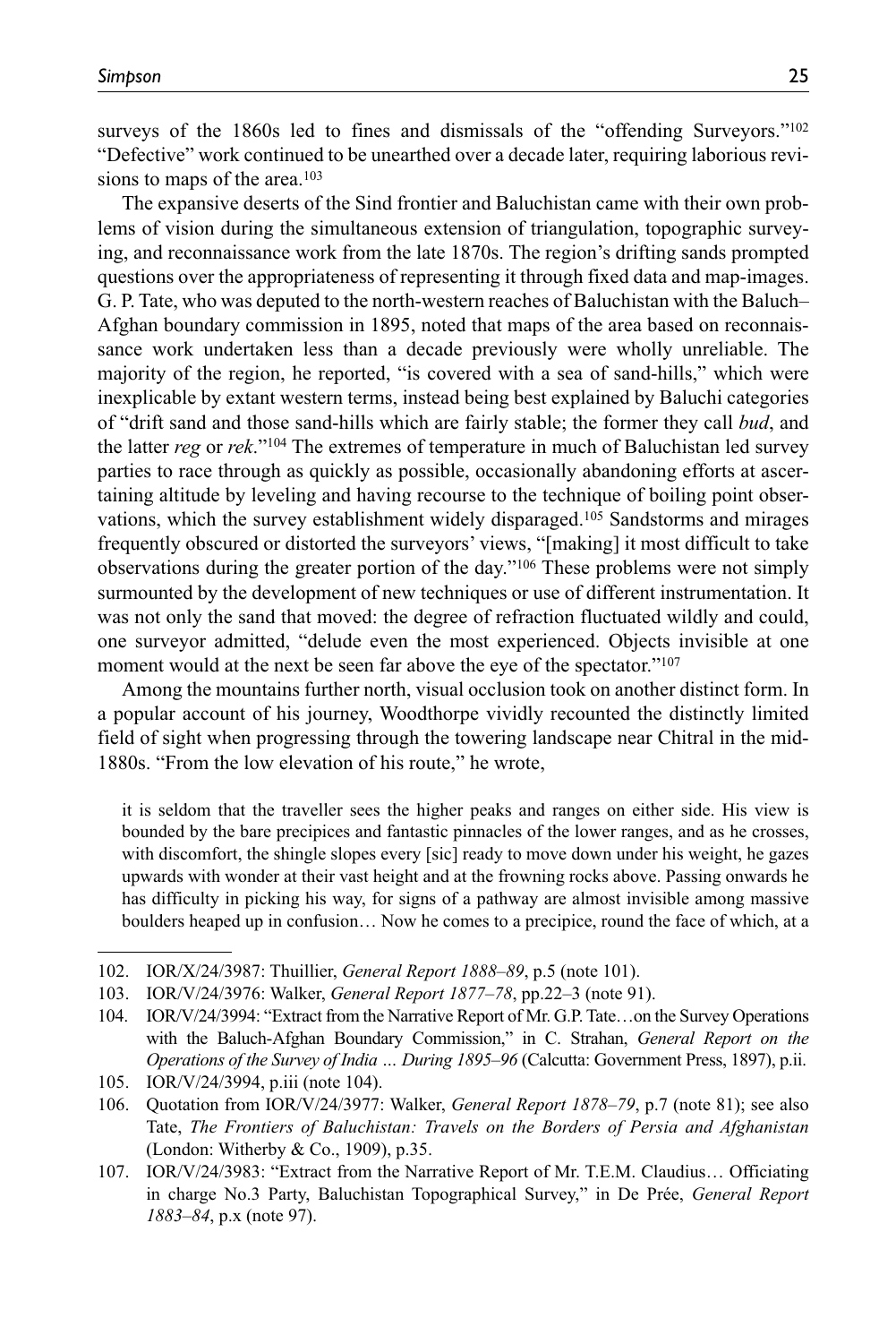

BRIDGE AND PATH, CHITRÁL

**Figure 2.** "Bridge and Path, Chitral."109

dizzying height above the foaming torrent below, runs what, by courtesy only, can be called a road, consisting as it does of a narrow cornice, some three feet wide at the most.<sup>108</sup>

A photograph (see Figure 2) of the published account, labeled "Bridge and Path, Chitral," reinforces the integral features of this space as described in the text. The image is significantly underexposed, and its right quarter wholly occupied by a dark, looming cliff. A small, silhouetted figure stands on the narrow path bounding the cliff face – the same path from which the photograph appears to have been taken, with a river lurking below.

In stark contrast to romanticist landscape images depicting individuals occupying a "summit position" above the surrounding environs (most notably in Caspar David Friedrich's *Wanderer above the Sea of Fog*), neither the photographer nor the figure in Lockhart and Woodthorpe's shot has a privileged vantage point.<sup>110</sup> They are trapped within the maze of mountains, with no immediate prospect of attaining the surrounding heights. The photograph depicts a disempowered viewing subject; its ambivalence consists in the image's ability to simultaneous portray the overwhelming scale of the surrounding terrain while also supporting a narrative constructing the heroism of those who labor through such difficulties. Surveyors' tales of being overcome by the scale and knottiness of frontier

<sup>108.</sup> W. S. A. Lockhart and R. G. Woodthorpe, *The Gilgit Mission 1885–86* (London: Eyre and Spottiswoode, 1889), p.14.

<sup>109.</sup> Lockhart and Woodthorpe, *The Gilgit Mission*, facing p.15 (note 108).

<sup>110.</sup> I have adopted the term "summit position" from Peter H. Hansen's account of modernity and mountaineering, *The Summits of Modern Man: Mountaineering after the Enlightenment* (Cambridge, MA: Harvard University Press, 2013). Caspar David Friedrich, *Der Wanderer über dem Nebelmeer* (1818), oil on canvas, Kunsthalle Hamburg, Hamburg. For more on the viewpoint of Friedrich's landscapes, see Hugh Honour, *Romanticism* (New York: Westview, 1979), pp.78–9. I am indebted to Simon Schaffer and Chris Pinney for suggesting the comparative possibilities of Friedrich's work in relation to the image in Lockhart and Woodthorpe's account.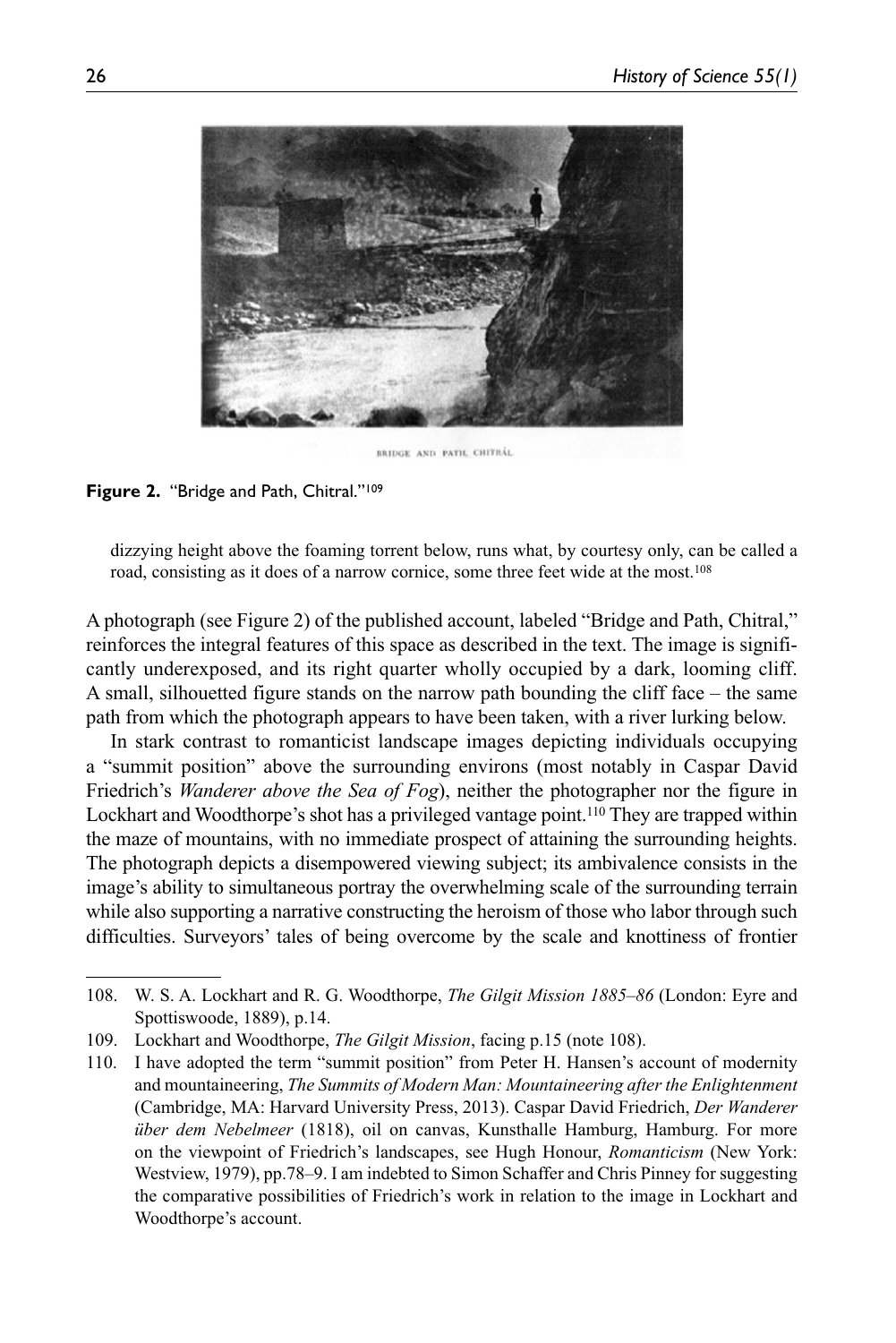spaces were, then, simultaneously expressions of anxiety and self-attributions of heroism. The tension maintained in these accounts and images represented instances in which the surveyors' vision was not so much that of Apollo, gazing down serenely, as that of fallen Icarus, or of Dionysus, befuddled and intoxicated by the surrounding grandeur.111

## **"A higher land": theorizing the unknowable frontier**

As vision often failed or seemed unreliable, surveyors and explorers often admitted a sense of being lost in frontier space. The sense of being engulfed by the vastness and complexity of frontier landscapes is especially apparent in the soldier–mountaineer Charles Bruce's claim that a party of troops marching through the high peaks of Chilas "had to all intents and purposes disappeared into space."112 In contrast to the labyrinthine mountains, the danger of the desert lay in its lack of features or its changeability. A report written by a newspaper correspondent who traveled with the surveyors and political agents of the Baluch–Afghan Boundary Commission of 1896 told of how a number of guides became separated from the main party in "a perfect hurricane," and "were only accidentally found, nearly dead." The correspondent continued, "One can imagine no more horrible death than that from being lost in this desert country."113 The overriding sensation that many surveyors and explorers conveyed not only to the adventure-hungry public but also in ostensibly authoritative reports to institutional superiors was that of being overwhelmed by frontier spaces. These renderings indicated their disempowerment as observing subjects, suggesting that frontiers possessed an essential incomprehensibility. However, they were simultaneously bound up with a particular form of heroic self-fashioning, which centered not on masterfully knowing space but rather being absolutely and dangerously immersed within it.

In such instances, we can discern a 'sentimental' protagonist akin to the figure that Mary Louise Pratt identifies in many British travel accounts around the turn of the nineteenth century.114 The appearance of the narrator in accounts of frontier spaces as a man "composed of a whole body rather than a disembodied eye" to whom "things happen … and he endures and survives" suggests that the traveling, corporeal self was not always minimized or erased in knowledge-producing ventures from around 1850 on.115

112. C. G. Bruce, *Twenty Years in the Himalaya* (London: Edward Arnold, 1910), p.197.

<sup>111.</sup> On Icarian knowledge, see Michel de Certeau, "Walking in the City," in *The Practice of Everyday Life*, trans. by Steven Rendall (Berkeley, CA: University of California, 1984), pp.91–110; Burnett, *Masters of All They Surveyed*, pp.175–6 (note 14). On the opposition of Apollo and Dionysus, see Friedrich Nietzsche, *The Birth of Tragedy and Other Writings*, ed. Raymond Geuss and Ronald Speirs, trans. by Ronald Speirs (Cambridge: Cambridge University Press, 1999).

<sup>113.</sup> F. P. Maynard (ed.), *Letters on the Baluch-Afghan Boundary Commission of 1896* (Calcutta: Baptist Missionary Press, 1896), pp.61–3.

<sup>114.</sup> Mary Louise Pratt, *Imperial Eyes: Travel Writing and Transculturation* (London: Routledge, 1992), ch.4.

<sup>115.</sup> The quotation is from Pratt, *Imperial Eyes*, p.78 (note 114); David Arnold, *The Tropics and the Traveling Gaze: India, Landscape, and Science 1800–1856* (Delhi: Permanent Black, 2005), pp.228–9; Lorraine Daston and Peter Galison, *Objectivity* (New York: Zone Books, 2007).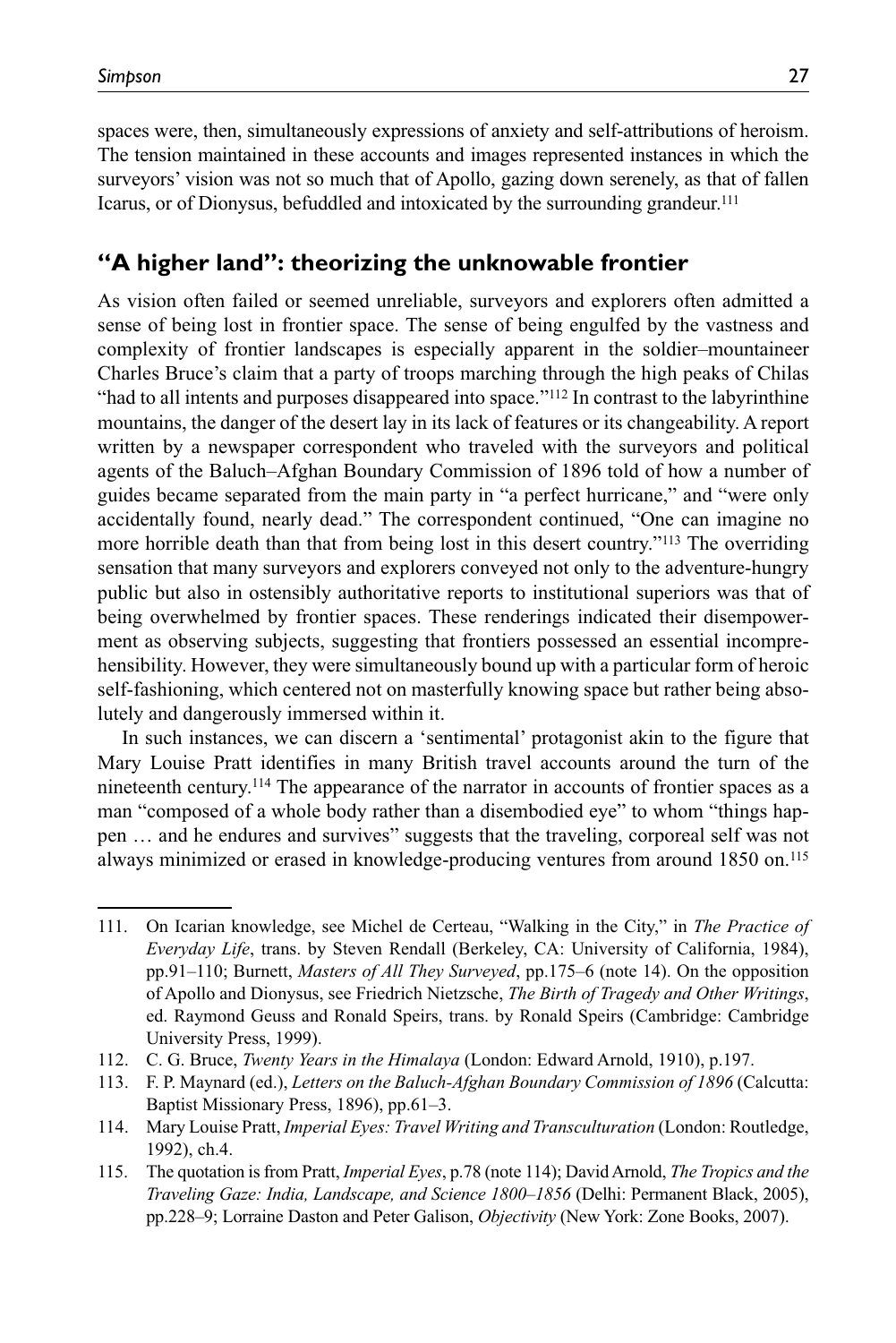Instead, this subject was not only revivified but enhanced as the nineteenth century drew to a close, owing to a distinct formulation of the spaces in which he operated. Unlike the jungle and upland locales of earlier nineteenth-century India, which were considered dangerous but also amenable to improvement, $116$  the mountains and deserts of the high imperial frontier were constructed as being unreformable.

The significance of this shift is apparent if we consider the man whose writings most vividly expressed the benefits of maintaining frontier spaces as fundamentally elusive and of losing oneself within them: Francis Younghusband, the explorer, Indian Army officer, and later President of the Royal Geographical Society. In both official and popular accounts of his explorations in the late 1880s and 1890s of the high mountains between northern British India and Central Asia, Younghusband first alluded to the spiritualist leanings that were to become an integral feature of his perceptions of geography and empire. "Separated from the haunts of civilisation by chain after chain of inhospitable mountains," he wrote in his official report of an 1889 mission to gather knowledge of routes between Kashmir and Central Asia, "I seemed, indeed, to be intruding on the abode of some great invisible but all-pervading Deity – the Emblem of Eternal Rest – and to have risen from the world beneath to a higher land."<sup>117</sup> Notwithstanding his fastidious earlier perusal of those portions of the fifth edition of the Royal Geographical Society's manual *Hints to Travellers* dealing with surveying observations and his rendering of numerous map-images,118 Younghusband later conveyed that his experiences north of Kashmir led him to doubt the efficacy of disenchanted vision alone. "Clearly it is not the eye, but the soul that sees… The whole panorama may be vibrating with beauties that we ordinary men cannot appreciate."119 Younghusband's conception of the mountainous Indian frontier as an essentially spiritual space, the seminal features of which could not be fixed by a mechanical gaze nor represented on map-images, were widely communicated to British geographical elites in colony and metropole and deemed sufficiently credible for him to reach the institutional pinnacle of imperial geography. He was also far from alone in describing portions of British India's frontier as exceeding conventionally knowable space. To cite one example among many, George Robertson, a doctor in the Indian Army, wrote of a moment during his travels in the same region as Younghusband a year earlier: "The fantastic thought arose in my mind that behind that transparency, that translucent cloud-film, a veritable faery country had been revealed to me, stretching far into the nothingness beyond."120 Feeling lost, not being able to trust sensory data or locate oneself in Euclidean space, experiencing a connection between self and surroundings that eluded description or depiction: these were exactly the sensations that many high imperial explorers and surveyors sought, and found, at India's frontiers.

<sup>116.</sup> Arnold, *The Tropics*, chs.3–4 (note 115); K. Sivaramakrishnan, "British Imperium and Forested Zones of Anomaly in Bengal, 1767–1833," *The Indian Economic and Social History Review* 33 (1996): 243–82.

<sup>117.</sup> Younghusband, *Report of a Mission to the Northern Frontier of Kashmir in 1889* (Calcutta: Government of India Press, 1890), p.41.

<sup>118.</sup> See RGS, GFY/1/4: Younghusband's copy of Francis Galton (ed.), *Hints to Travellers*, 5th ed. (London: Stanford, 1883) used on his 1887 overland journey from Peking to India.

<sup>119.</sup> Francis Younghusband, *Kashmir* (London: Adam and Charles Black, 1909), pp.15–16.

<sup>120.</sup> George Scott Robertson, *The Káfirs of the Hindu-Kush* (London: Lawrence & Bullen, 1896), pp.vii–viii.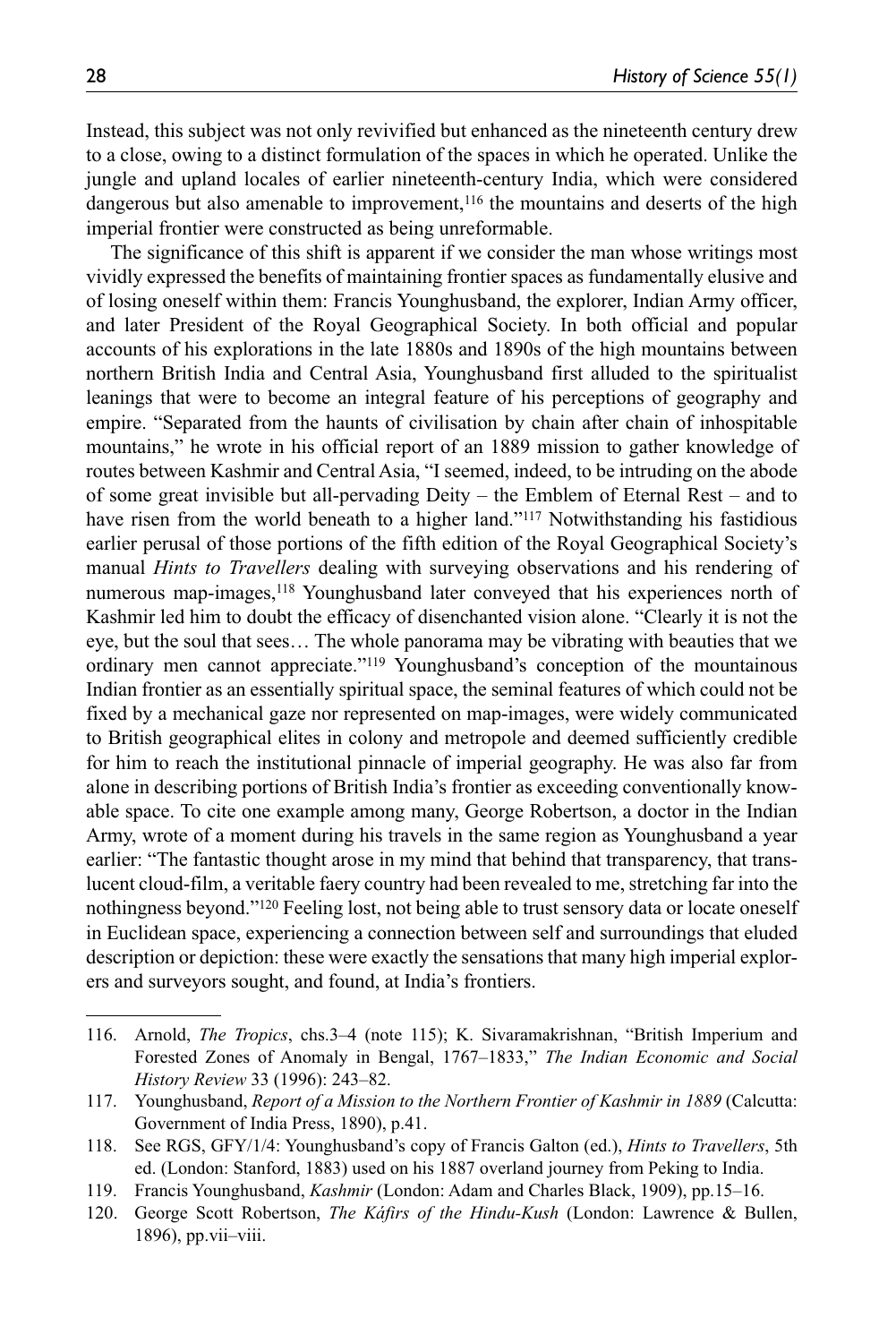

A LOST SNOWPEAK, HINDU KUSH. (From a Drawing by Colonel H. C. B. Tanner.)

**Figure 3.** "A lost snowpeak, Hindu Kush."123

These men wrote not only of themselves, but also of topographical features or spatial knowledge being 'lost' in frontier space. In a heavily illustrated paper to the RGS on the mountains to the north of Punjab and Kashmir, Younghusband labeled a moodily stylized rendering of a jagged mountain, from a drawing by the senior surveyor Henry Tanner (of whom more shortly), "a lost snowpeak, Hindu Kush" (Figure 3). Notions of being adrift also occurred in relation to some attempts to extend trigonometrical series into the frontier hills. Such undertakings depended upon previously 'fixed' stations, requiring that the surveyors first rediscovered the location of these stations. Moments of belated connection with existing series were celebrated as near providential events.121 But at other times no such connection was made. The survey of the Mishmi Hills at the turn of the twentieth century, undertaken to rectify the omissions of Woodthorpe's party with its crossing of the "curious kind of bridge" some twenty years before, was one such instance. The lead surveyor found that many of the stations established twenty years earlier in the Assam Triangulation Series

had been entirely carried away by the different large rivers, and the forest had everywhere grown up to such an extent which not only made it very difficult to find such stations as were still extant, but which, when they were found, rendered it impossible to see anything from them without an expenditure of time and labour in jungle-clearing which, in the present instance, it was not possible to undertake.122

<sup>121.</sup> For example, Thomas Holdich's description of the Pamirs triangulation in "The Use of Practical Geography Illustrated by Recent Frontier Operations," *The Geographical Journal* 13 (1899): 465–77, 474–5.

<sup>122.</sup> IOR/V/24/3998: *Narrative Report of Capt. C.L. Robertson*, appendix p.18 (note 78).

<sup>123.</sup> F.E. Younghusband, "Chitral, Hunza, and the Hindu Kush," *The Geographical Journal* 5 (1895): 409–26, 410.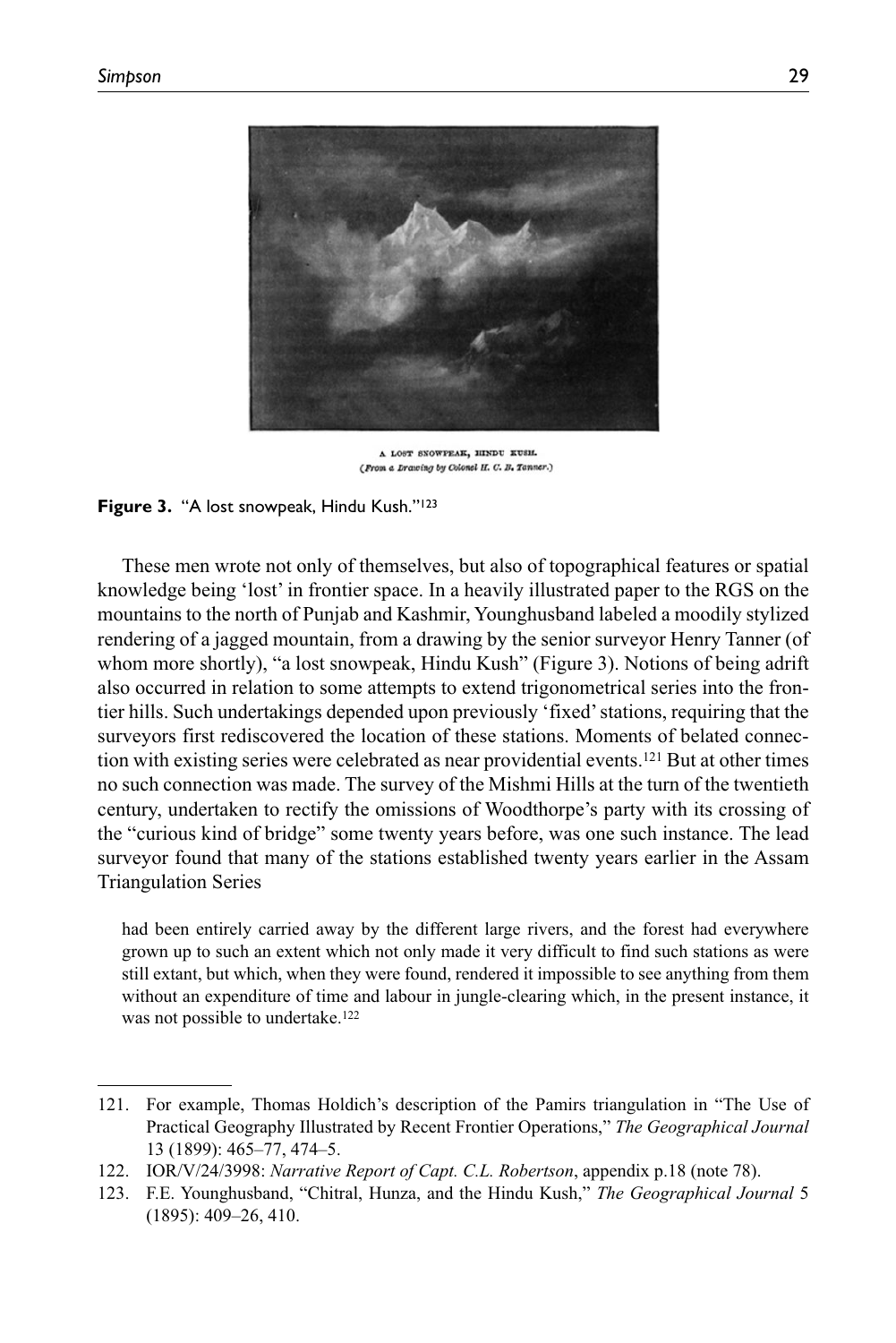The lack of information or evidence of the whereabouts of these stations meant the trigonometrical calculations in the frontier hills could not be integrated into the grid of triangulation that spread across South Asia, which constituted the essential precondition for a trigonometrical survey to be locatable. In this instance, the entire survey itself was lost, unmoored from the rest of the triangulated imperial subcontinent.

Into the last decades of the nineteenth century, there remained a strong concern among imperial agents and interested parties in the colony, metropole, and beyond with obtaining the types of appropriately noted theodolite sightings and topographical details that were taken to constitute accurate surveying data. There was also a keen awareness of the potential limitations to obtaining such information, along with plentiful discussion of appropriate modes of representation in map-images. However, surveyors and officials during this period increasingly called into question whether survey data and maps could convey the truth of frontier spaces. Some suggested that the essence of these areas – their extreme topography and sublime vistas – demanded direct experience and could not be reduced to textual or visual representations, especially not a top-down, flattened map perspective. Frontier maps were prone to skeptical receptions, especially from those with first-hand experience of the regions represented. Take, for example, a Punjab frontier official's claim in his 1890 memoir that "to look at a frontier map, even one of those famous India Office 'large maps,' … does not convey much idea of that country."124

Surveyors' accounts of frontier regions for both popular and official audiences in the later nineteenth century also tended to diverge from Edney's observation that earlier colonial geographical narratives were "textual equivalent[s] of the purely mechanistic vision that creates an unassailable distance between the observer and observed." A host of these narratives did not "reject self-reference" so that "geographical observation was turned outward from, not in toward, the British self," but rather reveled in it, constructing themselves as thoroughly entangled with the surrounding environs.125 Many accounts placed the vulnerable surveyor's body center stage. In his memoirs, Thomas Holdich described himself at the high mountain summit of the Takht-i-Suliman in 1883, "chained… to the theodolite in spite of chattering teeth and numbed fingers."126 Holdich and most other frontier surveyors also wrote extensively – in both published accounts and official correspondence – of the journeys they undertook to reach the sites at which they collected their data. In contrast to Tim Ingold's claim that agents of modern western knowledge presented processes of data collection as a uniform series of immediate and static observations,<sup>127</sup> frontier surveyors' accounts freely attested to involuntary corporeal movements and celebrated the improvised practices required to operate often unwieldy machinery. Once again, admitting the potential failings of knowledge production seemed worth it in order to emphasize the surveyor's heroic labor.

<sup>124.</sup> Edward E. Oliver, *Across the Border or Pathan and Biloch* (London: Chapman and Hall, 1890), p.274.

<sup>125.</sup> Edney, *Mapping An Empire*, pp.66–8 (note 13).

<sup>126.</sup> T.H. Holdich, *The Indian Borderland 1880–1900* (London: Methuen, 1901), p.88.

<sup>127.</sup> Tim Ingold, *Lines: A Brief History* (London: Routledge, 2007), pp.88–9.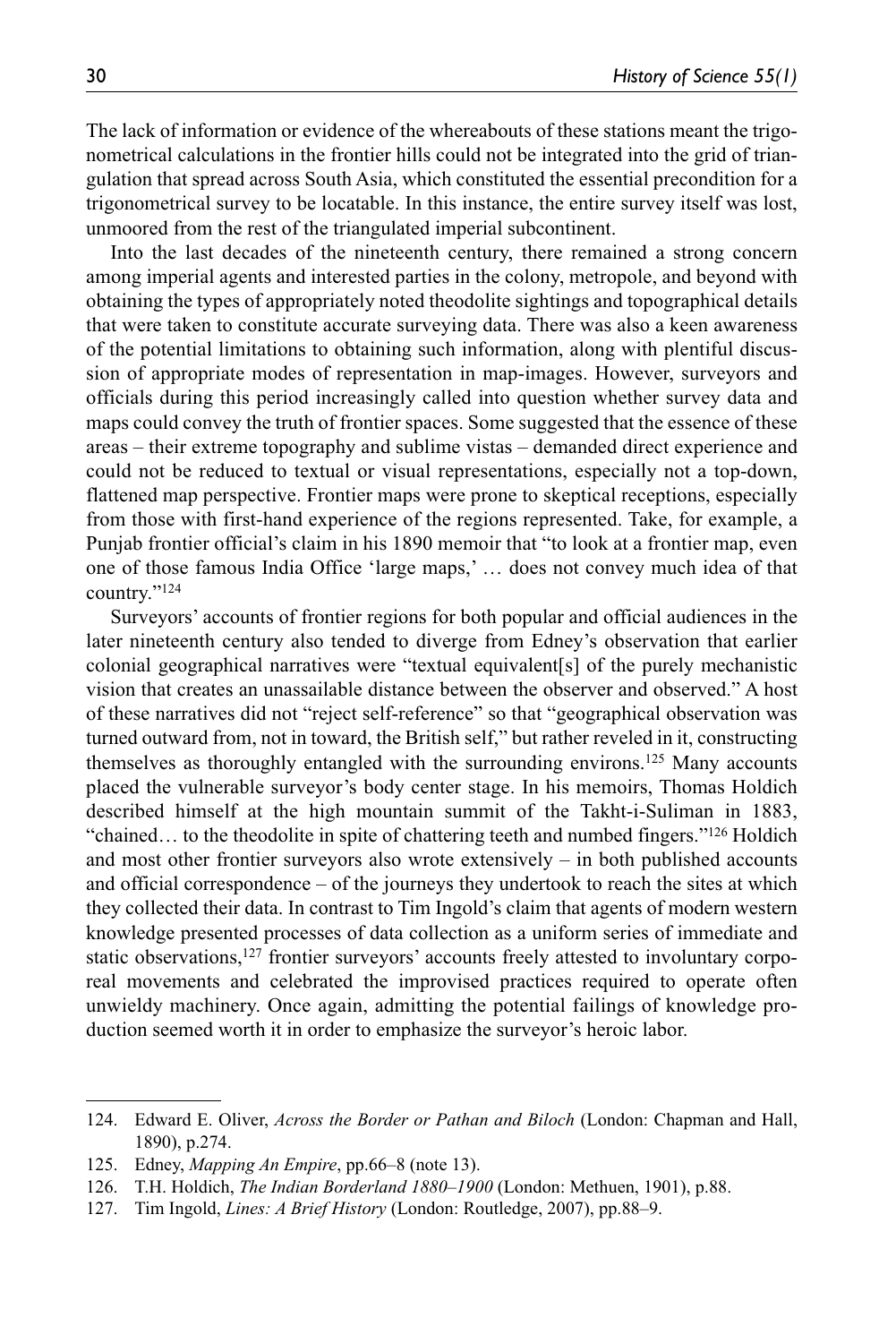Although some surveyors could acknowledge the moving and corporeal practices of mapping and maintain faith in the stability of cartographic vision, for others there seemed to be a disjuncture between embodied practices of mapping and the truth claims of the map-view. This fragmented mode of vision engaged romanticist tropes, frequently invoking the esthetics of sublimity.128 Surveyors' use of sublime imagery in their narrative accounts implied that theirs was an intoxicated Dionysian gaze, often suggesting the entanglement of surveyor–explorer and frontier landscape. Narrating for a popular audience his experience of surveying the Neza-i-Sultan, a steep-sided shaft of rock near the meeting point of the Persian, Afghan, and Baluchistan borders, G. P. Tate wrote:

It was a brilliant moonlit night, and the shaft of the great mass of agglomerates standing out against the dark blue sky oppressed our minds by its towering heights and vast dimensions. The description we had read of this stupendous column in Sir Charles Macgregor's book<sup>129</sup> entirely failed to convey the impression we derived from our visit to the Neza.<sup>130</sup>

Tate's description implied that certain features of the frontier could not be accessed from removed representations, the immersive experience being accessible only from a grounded, embodied vantage point. His critique of a recent written description indicates that imperial spatial knowledge was far from cumulative or uniform. And the act of viewing he relates was a disconcerting experience, not an exercise in assured mastery and stable understanding.

The writings of one of Tate's contemporaries, Henry Tanner, contain some of the most significant suggestions of the limitations of map-images, and attempt to formulate alternative modes by which to comprehend and convey frontier spaces. Tanner was one of a generation of surveyors in the later nineteenth century whose work centered on the fringes of the colonial subcontinent, his expertise and experience ranging from Baluchistan to the high mountains north of Punjab and the Himalaya around Darjeeling and north of Assam. His concerns returned to the problems of understanding altitude that had been in play since the extension of triangulation to the mountainous fringes of British India under Andrew Waugh. After leading a trigonometric survey party to Gilgit in 1879–80, which claimed to have 'fixed' 145 peaks beyond the bounds of administered British India, Tanner became acutely aware of the shortcomings of data collected when working among frontier peaks and valleys. "I do not wish it to be understood that the points have the accuracy of those hitherto accepted by the Great Trigonometrical Survey," he stated, since he was able to take observations from only a few viewing points owing to the difficulty of moving among the valleys and passes of Gilgit. Individual

<sup>128.</sup> On early to mid-nineteenth-century romanticism in British representations of India see David Arnold, *The Tropics and the Traveling Gaze: India, Landscape, and Science 1800– 1856* (Delhi: Permanent Black, 2005), pp.74–109.

<sup>129.</sup> The reference is to Charles Metcalfe Macgregor's *Wanderings in Balochistan* (London: W.H. Allen & Co., 1882), which has a sketch of the Neza facing p.191 and a written description on p.170, in which Macgregor terms it a "really wonderful peak" that "looked as if it was the ruin of one of the towers which are seen in various parts of Persia. Yet of course it could not be one of these, as it was of too enormous dimensions to be the work of man."

<sup>130.</sup> Tate, *The Frontiers of Baluchistan*, p.44 (note 106).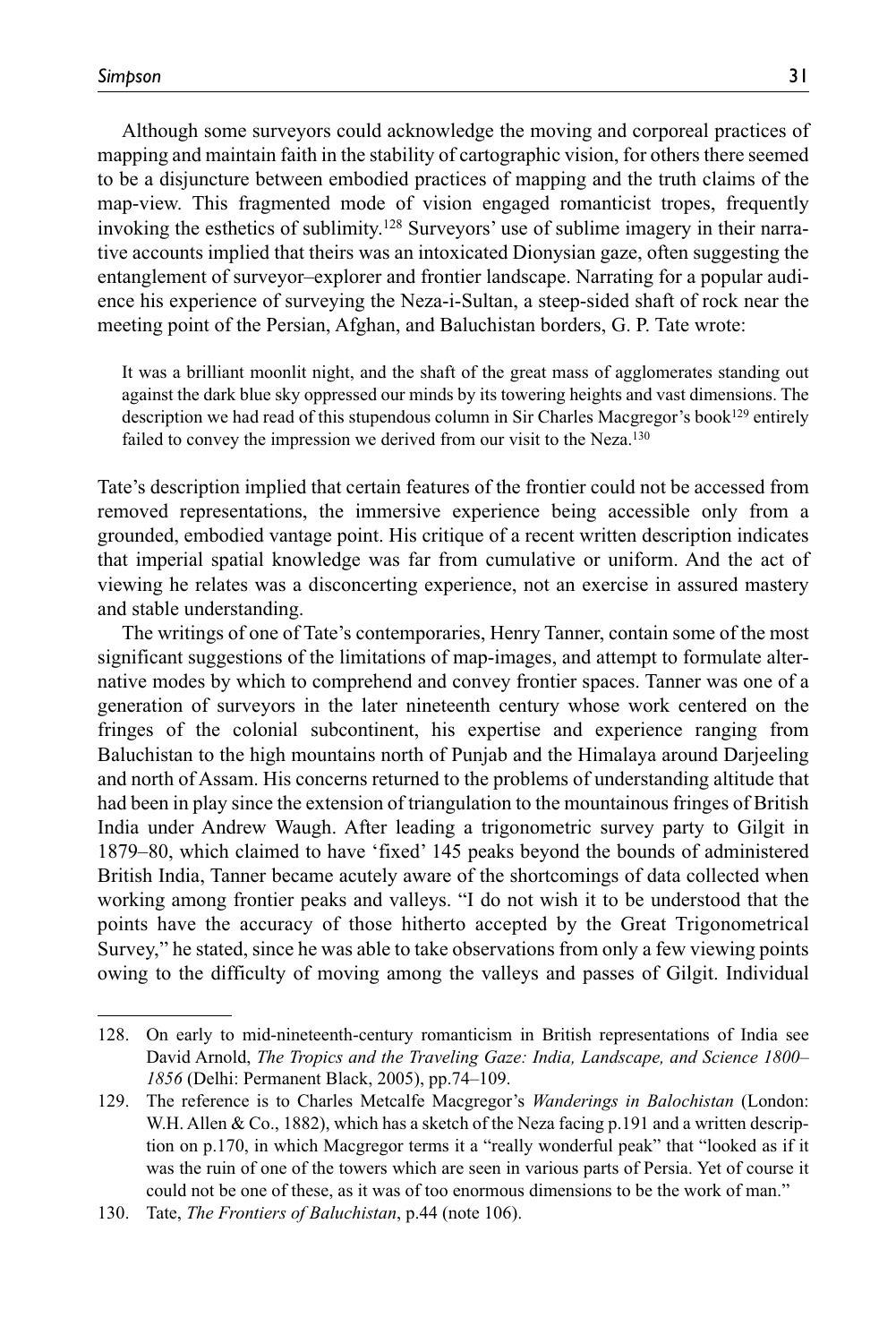observations were also liable to inaccuracies, Tanner warned, as "on some of the peaks it was necessary to place the instrument [theodolite] at the very edge of giddy precipices, and then, sometimes, one only of the verniers of the horizontal limb could be read, and that with considerable risk and difficulty."131 Here once again we see agents of imperial cartography 'trembling', but, contra Latour, choosing not to 'purify' these experiences through narrative elision and instead admitting the epistemic consequences of their fallibility even in official correspondence.

Under these circumstances of dubious instrumental practices, Tanner turned to alternative registers to convey the landscape. Even his official report to the Survey of India overlooked data, instead focusing impressionistically on the "fantastic shapes," the "vast wilderness of isolated mountains," and "the faint, cloud-like group round [the high peak] Tirich Mir" that he had discerned as he stood at Gurunjur, then the most northerly station connected to the grid of GTS triangulation. In the same narrative, he characterized the view of the northern slopes of the huge peak of Nanga Parbat as "the most magnificent snow view on the globe," beyond description by his "feeble pen."<sup>132</sup> In a retelling of his vision of Nanga Parbat to the Royal Geographical Society in 1891, Tanner delighted in the absolute remove of this frontier scene from British India, saying: "Facing you stretch the slopes of pure snow, untainted with the dust of the plains."133

Having taken charge of the Darjeeling and Nepal boundary surveys, which afforded opportunities to observe the highest Himalayan peaks further to the east, Tanner returned to the topic of knowing mountain spaces at the fringes of Britain's imperial possessions in South Asia. Far from being rectified, his faith in the possibility of precisely calculating the heights of these peaks continued to wane. "From an extensive experience in Himalayan surveying," he wrote to the surveyor-general in 1884:

I can safely state that even when carrying on our work with the aid of the best maps, instruments, and requisite knowledge of surveying, we are liable, until we compute the positions of our points, to mistake one mountain for another, even though we may have learnt their appearance by heart from other stations… Two of my assistants last year mistook other mountains for Everest, and I myself recorded "Everest" against a mountain 5,000 feet lower than it.134

In this same report, Tanner admitted that he assumed different distances to Himalayan mountains even after numerous theodolite observations, giving a range of possible altitudes and "never pretending to fix the peaks absolutely."135

<sup>131.</sup> IOR/V/24/3978: "Extract from a Report on Operations Connected with the Survey of Gilgit, by Lieut.-Colonel H.C.B. Tanner," 28/12/1880, in Walker, *General Report 1879–80*, p.42 (note 50).

<sup>132.</sup> IOR/V/24/3978: *Report on the survey of Gilgit*, p.43 (note 131).

<sup>133.</sup> H. C. B. Tanner, "Our Present Knowledge of the Himalayas," *Proceedings of the Royal Geographical Society and Monthly Record of Geography* 13 (1891): 403–23, 407.

<sup>134.</sup> IOR/V/24/3983: "Extract from the Narrative Report of Lieut.-Col. H.C.B. Tanner…in charge Darjeeling and Nepal Boundary Surveys," in De Prée, *General Report 1883–84*, p.xxxii (note 97).

<sup>135.</sup> IOR/V/24/3983: "Extract from the Narrative Report," p.xxxiii (note 134).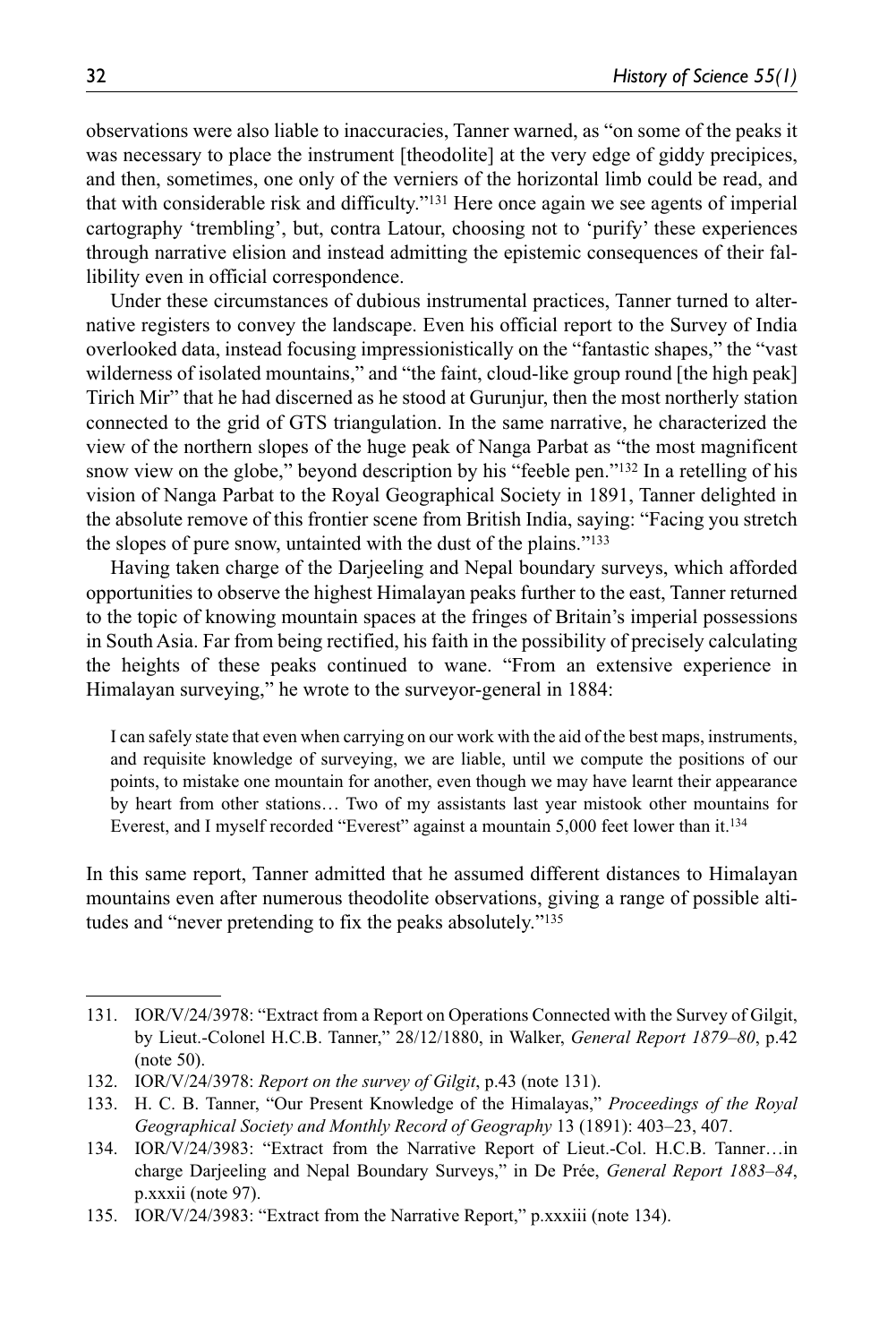

**Figure 4.** Thomas Holdich, "Nanga Parbat from the Bunji Valley of the Indus" (undated, c.1895).138

As well as freely admitting the difficulties of ascertaining altitude and the tendency for the Himalaya to remain elusive even after extended experience of them, Tanner suggested the limitations of defining high peaks by altitude above sea level. In his 1884 report and again in the paper he gave to the RGS in 1891, he provided a table comparing various mountains in the Himalaya along with Mont Blanc.136 The table relegated the importance of altitude – the calculation of which Waugh had couched as the pride of GTS operations, but which Tanner merely termed their "accepted" rank – and instead advanced the heights of the faces of these mountains relative to the surrounding topographical features as the true measure of their significance. By this measure, he judged Nanga Parbat – widely celebrated and depicted in non-map forms by his contemporaries in the survey cadre (Figure 4) – to be "king of mountains." His justification for this alternative measure was esthetic. Notwithstanding his claim that Nanga Parbat "baffles description" – a clear expression of the elusiveness of particular frontier features – Tanner described his experience as a grounded observer taking in the north face of the mountain in 1880.

It is a scene that is not grasped or taken in at once, but after a while the stupendous grandeur of the view is appreciated. It is quite overwhelming in its magnitude; it is in fact one of the grandest spectacles that nature offers to the gaze of man. Great height, vast breadth, and appalling depth are combined, and like the panorama of the Tibet snow, as described to me by Captain Harman, it is "immense." There is nothing small or mean about it; it is on a scale which is gigantic.137

<sup>136.</sup> IOR/V/24/3983: "Extract from the Narrative Report," xxxiii–xxxv (note 134); Tanner, "Our Present Knowledge," p.408 (note 133).

<sup>137.</sup> IOR/V/24/3983: "Extract from the Narrative Report," xxxiii–xxxiv (note 134).

<sup>138.</sup> RGS, X610/023579.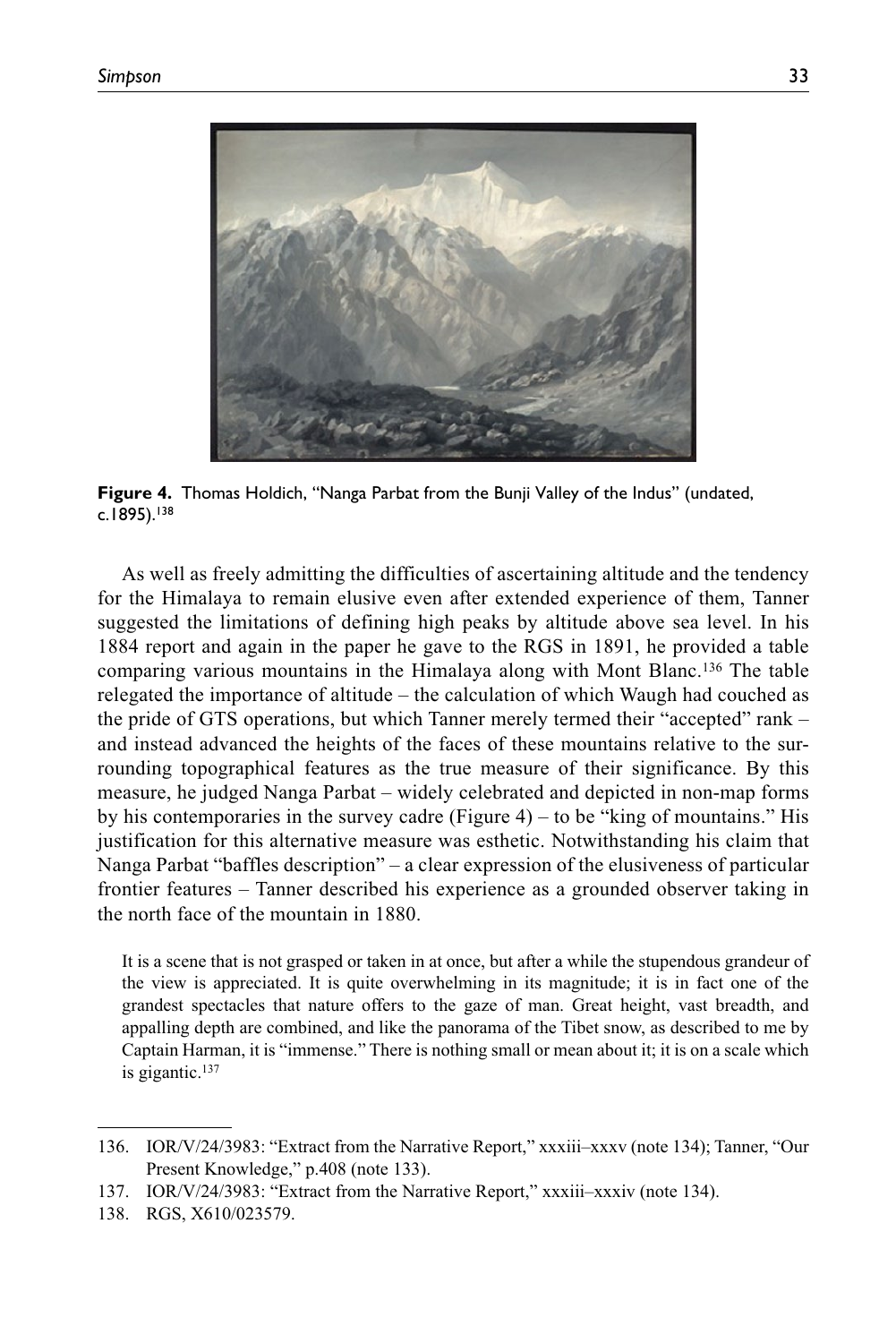In this rendering of Nanga Parbat, Tanner employed the lexicon and imagery of the sublime, evoking the sense of gargantuan scale and hints of terror that were central constituents of sublimity. His conclusion that Nanga Parbat's unique importance lay in its "immense" and "gigantic" appearance also suggests one way in which we can bring to light the truly distinctive character of late-nineteenth-century frontier surveying from what went before and elsewhere: through reading it alongside Martin Heidegger's notion of "the gigantic." Heidegger posited that "the gigantic" – for example, huge numbers in the sciences and the annihilation of distances through technologies – advances as modern man "brings into play his unlimited power for the calculating, planning and moulding of things."139 This conception broadly accords with familiar renderings of high imperial mapping that foreground its fantastically huge calculations and supposed power to generate univocal renderings of space. But in exploring what was at stake in conceiving frontier spaces in late nineteenth century British India, we would do well to examine Heidegger's subsequent claim that:

as soon as the gigantic … becomes a special quality, then what is gigantic, and what can seemingly always be calculated completely becomes, precisely through this, incalculable. This becoming incalculable remains the invisible shadow that is cast around all things everywhere when man has been transformed into *subiectum* and the world into a picture. By means of this shadow the modern world extends itself out into a space withdrawn from representation.140

Tanner's admission of the limitations of trigonometrical surveying in the face of the "gigantic" scales at play in frontier topography points toward the ambivalence that Heidegger conjures here. The seeming triumph of immense technological assemblages centering on a masterful subject – in this case the extension of theodolites, men, and instrumental paraphernalia to some of the most intractable places on earth – simultaneously seemed to reveal a margin that remained elusive and unknowable through such means. This margin developed from the realization among leading surveyors engaged in the Grand Indus Series during the 1850s that there was an irreducible gap between raw survey data and territory, and thereby a limit to cartographic improvement. By the 1880s and 1890s, the concept of "a space withdrawn from representation" took on an enhanced, distinctive form among frontier surveyors and explorers. Often construed as both integral constituent and ultimate product of the construction of the world-as-picture in 'the modern age', $^{141}$  as the nineteenth century drew to a close map-images seemed to many of those whose fieldwork undergirded them to be unable to represent frontier spaces in full. These regions instead seemed to demand embodied, spiritualized experience. Having developed the means to calculate them completely enough for almost any practical purpose, surveyors insisted that frontier environs had become incalculable.

<sup>139.</sup> Heidegger, "The Age of the World Picture," pp.134–5 (note 19).

<sup>140.</sup> Heidegger, "The Age of the World Picture," pp.135–6 (note 19).

<sup>141.</sup> For example, Martin Jay and Sumathi Ramaswamy, "Section I: The Imperial Optic," in Martin Jay and Sumathi Ramaswamy (eds.) *Empires of Vision: A Reader* (Durham, NC: Duke University Press, 2014), pp.23–43, 33.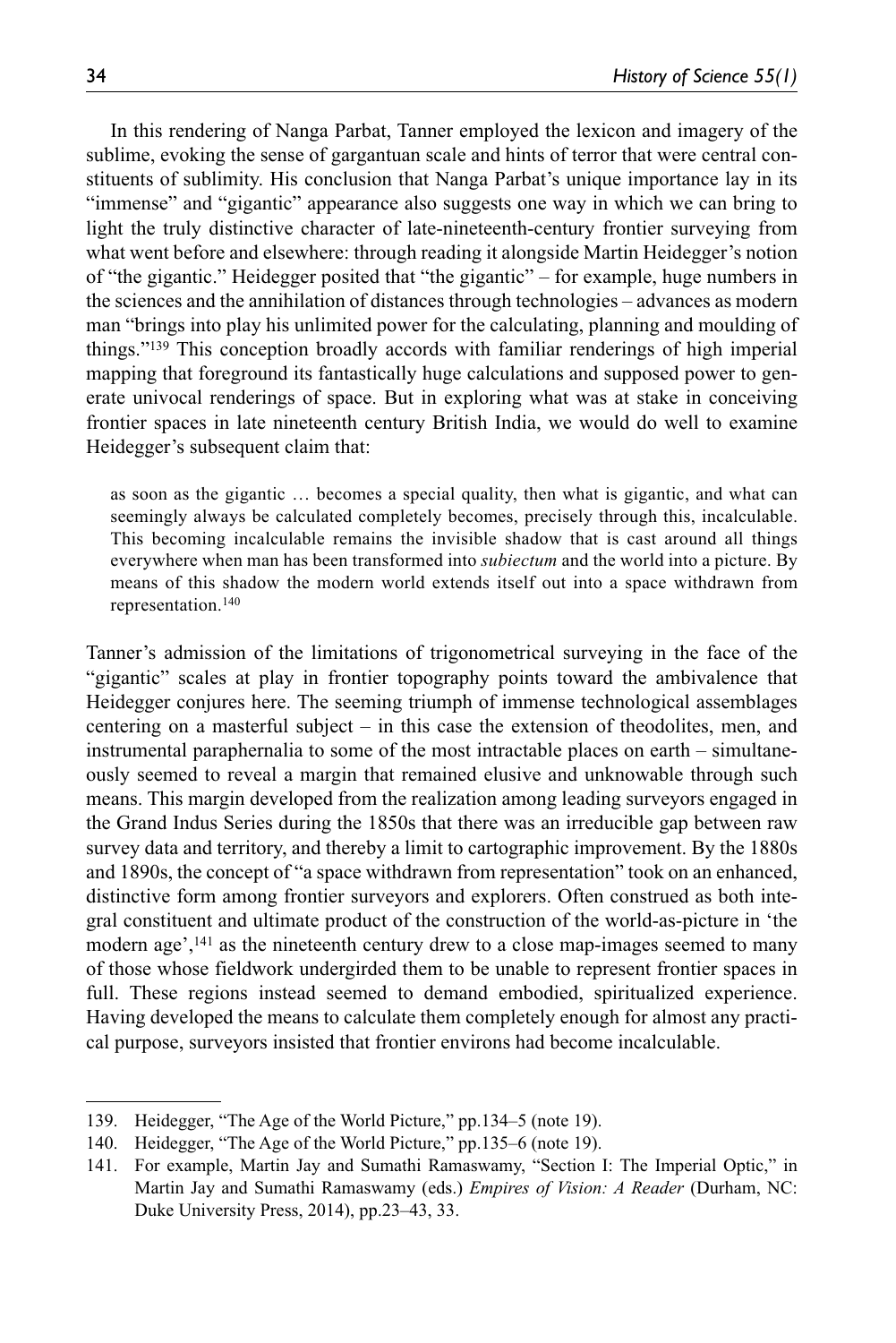### **Conclusion**

Surveyors and explorers of Tanner's era began to call into question the value and meaning of survey data in regions that seemed to call for embodied, sublime experience. Frontiers passed from being spaces colonial surveyors a few decades before had constituted as the ultimate challenge for cartographic calculation and representation, to spaces that called into question the sufficiency of such practices to constitute true and complete spatial knowledge. Immersed in the vertical and horizontal expanses of British India's high imperial frontier, surveyors imagined themselves to be "clean out of the map", not only in having ventured beyond extant cartographic knowledge but by virtue of being in spaces that seemed to reveal the limitations of such knowledge.

This article has shown how the rigors of trigonometrical sightings of frontier regions in the mid-nineteenth century caused leading surveyors in colonial India to perceive an irreducible margin between survey data and territory. It has suggested that agents involved in frontier surveying were intensely aware not only of the potential shortcomings of producing data but also of representing it, extensively pondering the fallibility of producing and circulating maps as material products requiring labor-intensive engagement. It has traced the appearance of seemingly intractable barriers to the successful prosecution of surveys when trigonometrical parties began to enter frontier regions in the later decades of the nineteenth century. Finally, it has argued that one key development of this era was the advent of a widely shared notion of frontiers as spaces that eluded map representation, demanding alternative modes of engagement. In sum, the article presents surveying and imperial spacemaking in the era of high empire as an altogether more fraught and uncertain endeavor than has been generally understood. Far from considering themselves masters of the surrounding terrain, surveyors and explorers were sharply conscious of limitations to map-knowledge that could not always be elided or fixed at a later stage. Unlike their predecessors in the jungles and uplands of the subcontinent, they did not maintain faith in the possibility of adapting and improving the landscapes in which they were entangled, instead maintaining that these regions posed challenges of an insurmountable nature. They were altogether more reflective and reflexive – and their numerical, written, and visual products were far less assured and monolithic – than many recent accounts of maps and modern imperialism have allowed for. A shadow accompanied their attempts to proclaim their own heroism and celebrate the gigantic technological assemblages that they put to work: the idea that frontier spaces could be destructive of both the surveyor's self and the knowledge he produced.

This deeply ambivalent oscillation between celebration and fear produced by the perception that colonial India's frontiers exceeded representation was arguably among the earliest and most prominent manifestations of doubts among British agents of empire over the value of spatial knowledge. Concerns first expressed in the 1860s that opportunities for 'discovery' were becoming ever more sparse drove a pervasive sense of crisis in British imperial exploration and geography around the turn of the twentieth century.142

<sup>142.</sup> Charles W. J. Withers, *Geography and Science in Britain, 1831–1939: A Study of the British Association for the Advancement of Science* (Manchester and New York: Manchester University Press, 2010), p.85.